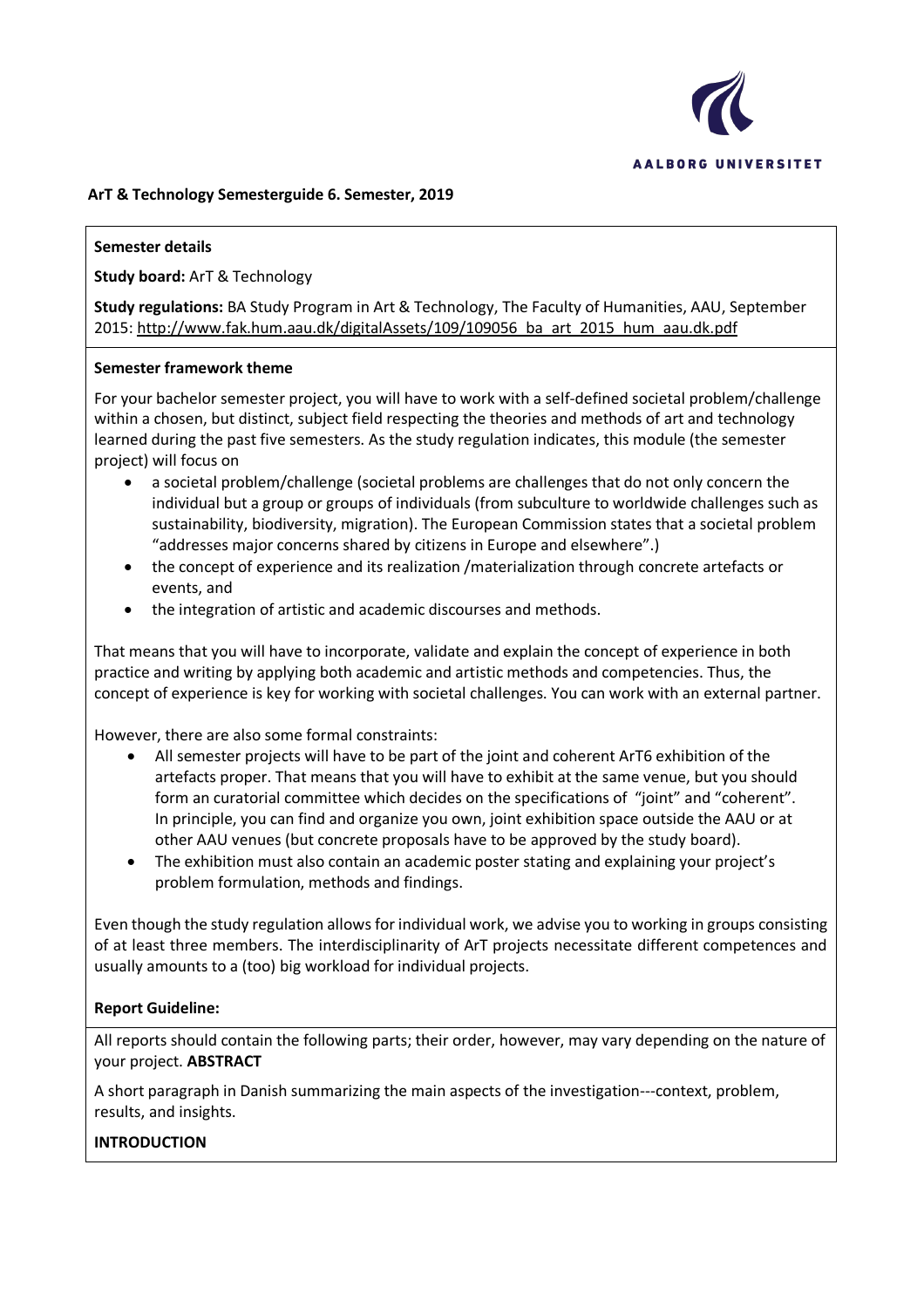This is where you set the context for your work. What is the motivation for investigating this area? The chapter ends with a preliminary problem statement.

### **ANALYSIS OF THE PROBLEM STATEMENT**

This chapter analyses the preliminary problem in order to specify it towards a concisely stated problem formulation. You may also present a or more hypotheses to be supported or rejected through your own experiments/investigations.

### **BACKGROUND / state of art**

This should contain previous, relevant work/research in the area you are investigating. You should clearly identify antecedents and point out both the importance of each in relation to your own work. Make clear what your own unique intervention, or contribution, to the field of art-based experience.

## **METHOD**

Describe which methods you want to apply, why and what outcome you expect. The chosen methods are key to a successful project in as your problem formulation calls for distinct methods that again depend on identified theoretical perspectives. In our context, it will supposedly be a mixture of academic and artistic methods. But precisely which mixture?

## **ANALYSIS OF THE PROBLEM FIELD / REVIEW OF THE LITERATURE**

Here you introduce all relevant theories and methods that demonstrate your knowledge of the field of artistic artefacts as experience design. Deploy relevant theories for the analysis of your problem field. This process often yields a reformulation and specification of your problem statement.

You are encouraged to draw on the course literature for use in the reports. Always reference refutable sources (i.e., peer-reviewed journals, books, etc.) and, when possible, primary sources (i.e., the original author of the work) to avoid misinformation. Google and Wikipedia are okay only as starting points. This analysis (the gained knowledge) leads to your design.

### **DESIGN**

Here is where you outline your process of creation and the decisions you made along the way. Elaborate on and justify your artistic, aesthetic, and technical choices. Describe your experiment design. Support your design with your results of your review

## **IMPLEMENTATION**

How was the final work constructed? Include overall system diagrams and exhibition arrangement. Detail the most important aspects of the implementation and place the rest in the appendix. One should be able to fully and unambiguously re-create your artefact/event based on the information in this section. Did the implementation elicit new knowledge? How?

### **ANALYSIS OF THE RESULTING PROJECT**

How did your project/artefact answer or elaborate on your problem formulation Did your work create experience? If yes, how and what kind of experience; if not why not? Support this with empirical data or other forms of evidence. If you made an initial hypothesis, do the outcomes (the performance, the audience reaction, and your observations, or any experimental data) support or reject it?

## **FUTURE WORK**

Is there anything you could have done better? How? If you were to develop this project further, what would you work on next?

## **CONCLUSION**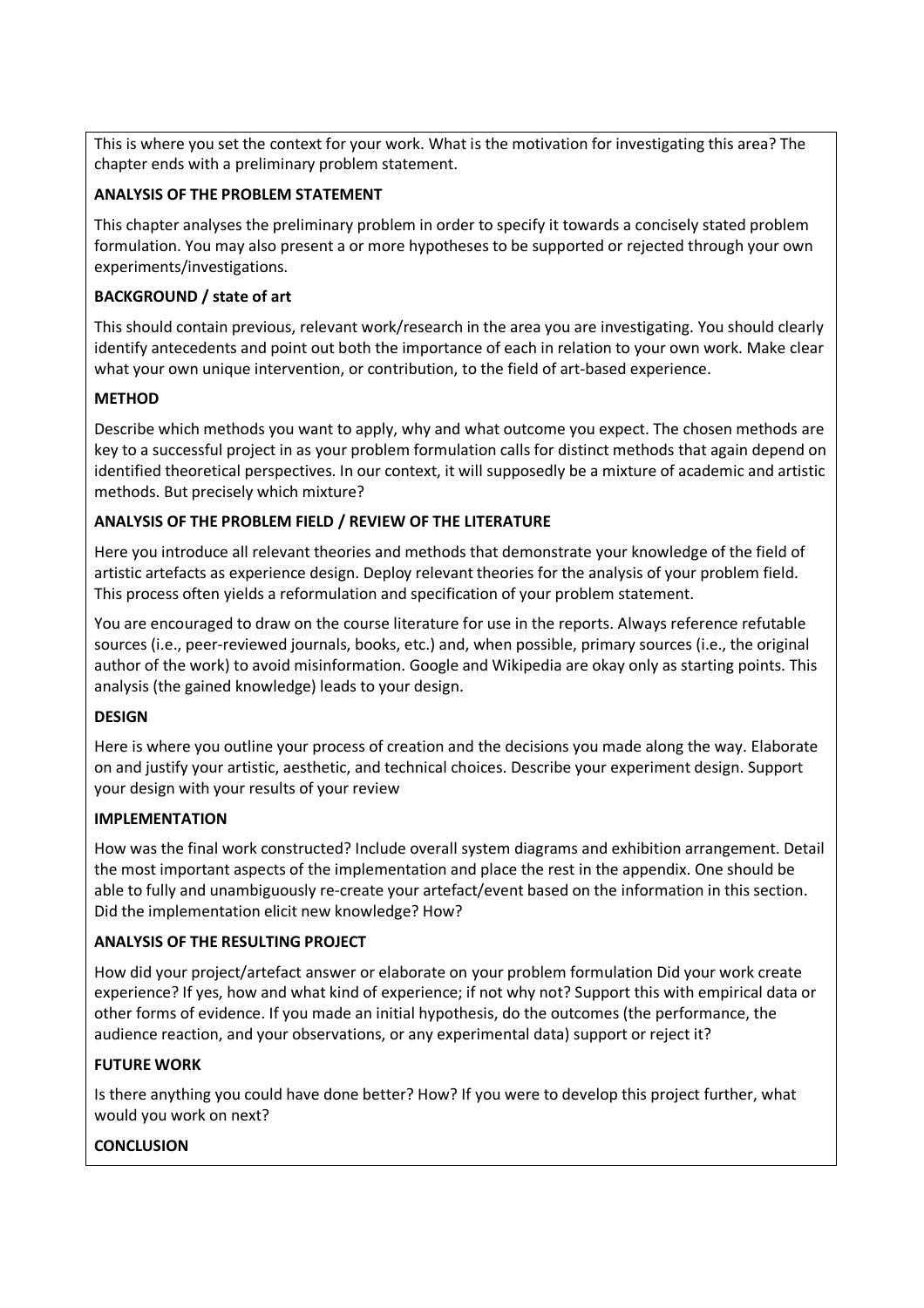This is where you bring it all together. The conclusion is NOT simply a summary of what you have done. You should connect all the dots and synthesize new insights here. What can others learn from this?

### **BIBLIOGRAPHY**

List of references following the APA referencing style.

### **APPENDIX**

Include all data produced during your investigation. This can include sketches, scenic design, performance scores, experimentation/observation logs, transcriptions of interviews, survey data, source code, etc. Note that the main text can reference the information in this section.

All figures, tables, and images in the report must be labelled with a brief description and cited in the main text. You are also required to make a video documentation of the final artefact and submit it with the report. Video and any other relevant digital media (e.g., images, sounds) must be submitted with the report.

### **Semester organisation and time schedule**

#### 6th Semester: Art and Technology as Experience (Bachelor Project), 30 ECTS

Module 19 "Art and Technology as Experience (Bachelor Project)" **20 ECTS** 

Programming IV (1 ECTS) Artistic and Academic Methodology VI (1,5 ECTS) Theory and Philosophy of Experience (1,5 ECTS) Performance Technology II (1 ECTS)

"Play & Event / Flectives" 5 ECTS

Module 20/22

Dramaturgy and Media II (1 ECTS)<br>Mobile Technologies  $(1 ECTS)$ 

Module 21 "Art and Technology Entrepreneurship" 5 ECTS Strategic Communication<br>(1 ECTS)<br>Art and Entrepreneurship  $(2 ECTS)$ 

- 1. The semester project module *Art and Technology as Experience (20 ECTS)* Coordination: Falk Heinrich
	- Supervisors: Falk Heinrich, Brian Brennon
- 2. Elective 5 ECTS (the study board offers the module *Play and Event)* Coordination: Rasmus Grøn, Bo Allesø Christensen
- 3. ArT and Entrepeneurship (5 ECTS) Coordination: Jesper C. Sort

The modules are independent entities with their own learning objectives and examinations. However, both minor modules, especially the content of P*lay and Event* can, depending on the students' semester project ideas, contribute with new perspectives to the semester project. The time schedule is to be found on moodle.

### **Semester coordinator and secretary assistance**

**Semester coordinator**: Falk Heinrich

**Secretariat assistance**: Anne Nielsen

### **Module description (description of each module)**

### **Module title, ECTS credits**

Art and Technology as Experience" (Bachelor Project)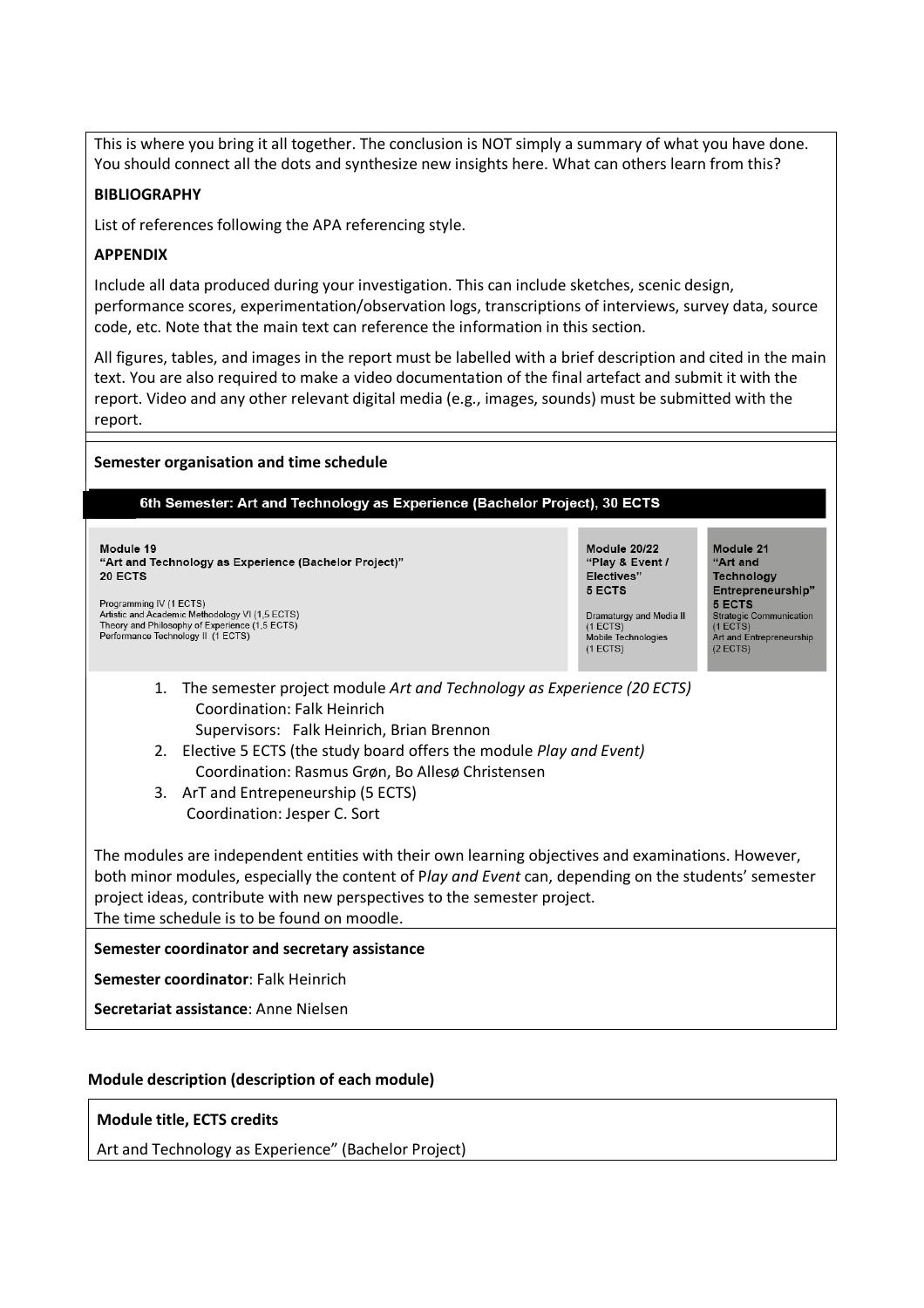## 20 ECTS

#### **Location**

6. Semester

### **Module coordinator**

Falk Heinrich

### **Type/Method and language**

Project work in groups or individually English

### **Learning objectives:**

The objective of Module 19: Art and Technology as Experience - Bachelor Project is to enhance students" understanding of problem areas and solutions in relation to the creation of interactive artefacts, installations, and performances of artistic quality.

During this module, students should acquire:

#### Basic **knowledge** about

- artefacts, installations, and performances whose objective is either to entertain, inspire, raise awareness, or in other ways affect audience or participants
- installations, artefacts or performative events, taking into account the weighting of artistic, technical, material, contextual and functional considerations
- methods in connection with the creation of installations, artefacts or performative events as part of the experience culture

### **Skills** in

- identifying and formulating an artistic challenge and experience-oriented demands on the basis of a problem statement defined by the student
- analyzing the artistic problem and developing alternative concepts to deal with it
- creating and selecting artistic means and the application of technologies
- developing and realization of installations or artefacts as part of the experience culture

### **Competencies** in

- creating engaging experience designs as a synthesis of creative expression, technology, and human performance/participation in artistic settings applying
- theoretical and analytical skills to the design of an artefact, and reflecting on its functionality, technological choices and artistic means of expression choices
- describing the completed design at a professional level and communicating it to external recipients.

The subject must be presented to the Board of Studies in the form of a brief problem statement. The Board of Studies must approve the subject of the BA project. A minimum of 3 subject focus fields represented by the main modules in semesters  $1 - 5$  of the program should be included in the BA project.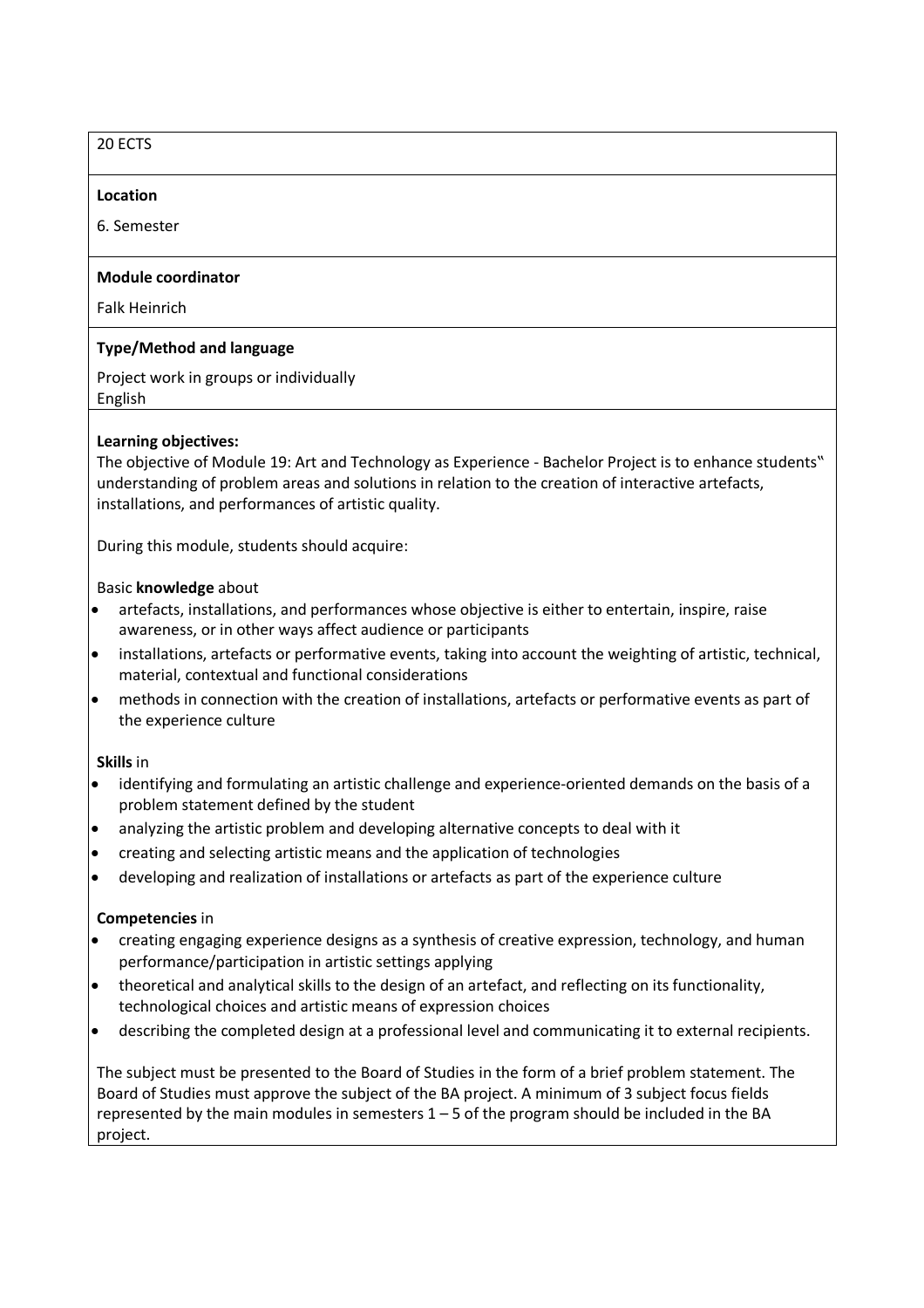### **Academic content**

This module emphasizes the importance of working towards a synthesis of technological, aesthetic, and interactive functional solutions. The focus of the module is to conceptualize, develop, and exhibit physical and/or virtual artefacts, installations, performances, etc. challenged by a need or wish to create engaging experiences inspired by relevant technological potentials, typically in the form of new technologies.

### **Scope and expected performance**

20 ECTS credits. 1 ECTS credit = 27,5 hours of work. 20 ECTS = 550 hours of work consisting of preparation for course sessions, course participation, group work, exercises, counselling and exams.

### **Module activities (course sessions etc.)**

## **Course: Artistic and Academic Methodology (AAM) VI (1,5 ECTS)**

The course consists of six weekly sessions entailing lectures and student investigations and presentations. The thematic focus will be on academic methods in relation to ArT projects and possible modes and degrees of integration of academic and artistic methodologies.

I have chosen to focus primarily on academic methods, because master education within the Humanities necessitates knowledge and understanding of academic methods.

The course is planned in a very simple manner in that a selection of methods are presented during class and practically put to work via small exercises in relation to your project work.

### **Lecture 1: academic, qualitative method**

The lecture introduces the so-called scientific method(s) and gives an overview over selected, foremost qualitative, methods relevant for art and technology studies. Furthermore, it discusses the function of methodologies as framing and construction of the 'world'.

Falk Heinrich **Literature**

|                                                                                      | Pri.          | Se | Dig.  |
|--------------------------------------------------------------------------------------|---------------|----|-------|
|                                                                                      | lit.          | c. | uploa |
|                                                                                      | ∣no of∣ lit.  |    | d     |
|                                                                                      | p.            | no |       |
|                                                                                      |               | οf |       |
|                                                                                      |               | p. |       |
| Andersen, Hanne & Hepburn, Brian (2015) "Scientific method" in Stanford Encyclopedia | $ $ onlin $ $ |    |       |
| of Philosophy. Stanford: Stanford University                                         | e             |    |       |
| Silvermann (1993/2008) Interpreting Qualitative Data. Sage (part 1, chap. 1 + 2):    | 48            |    | 48    |
| find these chapters here:                                                            |               |    |       |
| https://books.google.dk/books/about/Interpreting Qualitative Data.html?id=uooz4p82s  |               |    |       |
| DgC&redir esc=y                                                                      |               |    |       |

### **Lecture 2: the written text**

The lecture introduces the written text as the object of quantitative analysis. This lecture introduces a practical exercise that will run through the whole course.

| Literature |                                   |  |
|------------|-----------------------------------|--|
|            | Pri. lit.   Sec. lit.   Dig.      |  |
|            | $ no$ of p. $ no$ of p. $ upload$ |  |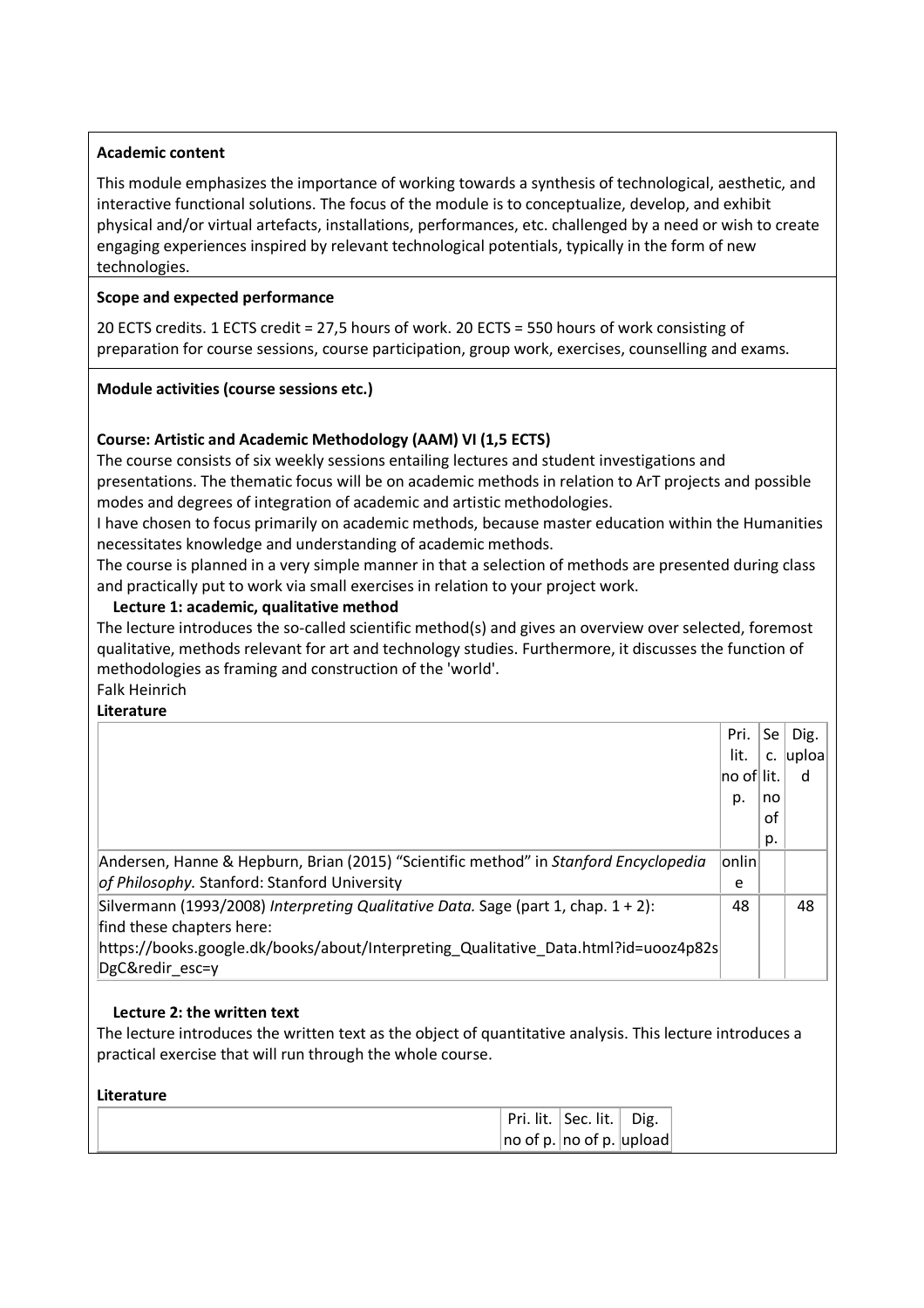| Silvermann (1993/2008) Interpreting Qualitative Data.<br>Sage (chapter 5) | 41 |  |
|---------------------------------------------------------------------------|----|--|
|                                                                           |    |  |
|                                                                           |    |  |

### **Lecture 3: observation and interview**

This session deals with observations and interviews as qualitative methodologies. Falk Heinrich

**Literature**

|                                                                                  | Pri. lit.<br>no of p. | Sec. lit. no<br>of p. | Dig. upload |
|----------------------------------------------------------------------------------|-----------------------|-----------------------|-------------|
| Silvermann (1993/2008) Interpreting Qualitative Data.<br>Sage (chapter $3 + 4$ ) | 80                    |                       |             |

## **Lecture 4: image and naturally occurring talk**

This session deals with image and naturally occurring talk as objects of qualitative research.

|                                                       |                                    | Pri. lit.   Sec. lit.   Dig. |  |
|-------------------------------------------------------|------------------------------------|------------------------------|--|
|                                                       | $ no$ of p. $ no$ of p. $ upload $ |                              |  |
| Silvermann (1993/2008) Interpreting Qualitative Data. | 63                                 |                              |  |
| Sage (chapter $6 + 7$ )                               |                                    |                              |  |

## **Lecture 5: art-informed inquiry and auto-ethnography**

The last lecture deals art-informed inquiry and auto-ethnography.

**Literature**

|                                                     | Pri. lit.   Sec. lit. $\vert$ Dig. |     |
|-----------------------------------------------------|------------------------------------|-----|
|                                                     | no of p. $ no$ of p. $ upload $    |     |
| Heewon Chang (2013). "Inidvidual and collaborative  |                                    | '15 |
| autoethnography as a method" in Jones, Adams, Ellis |                                    |     |
| Handbook of Autoethnography. New York, London:      |                                    |     |
| Routledge. p 107-122                                |                                    |     |
| Adams, T. et al. (2015) Autoethnograph. New York:   |                                    |     |
| Oxford University Press. Chap. 3 (p46-67)           |                                    |     |

### **Lecture 6: Presentations and evaluations**

The last session consists of student presentations, discussion of methods and results, and evaluation of the course.

## **Theory and Philosophy of Experience (M19, C) (ART\_BA)**

**Topic 1** 

Lecture: Experience and Aesthetics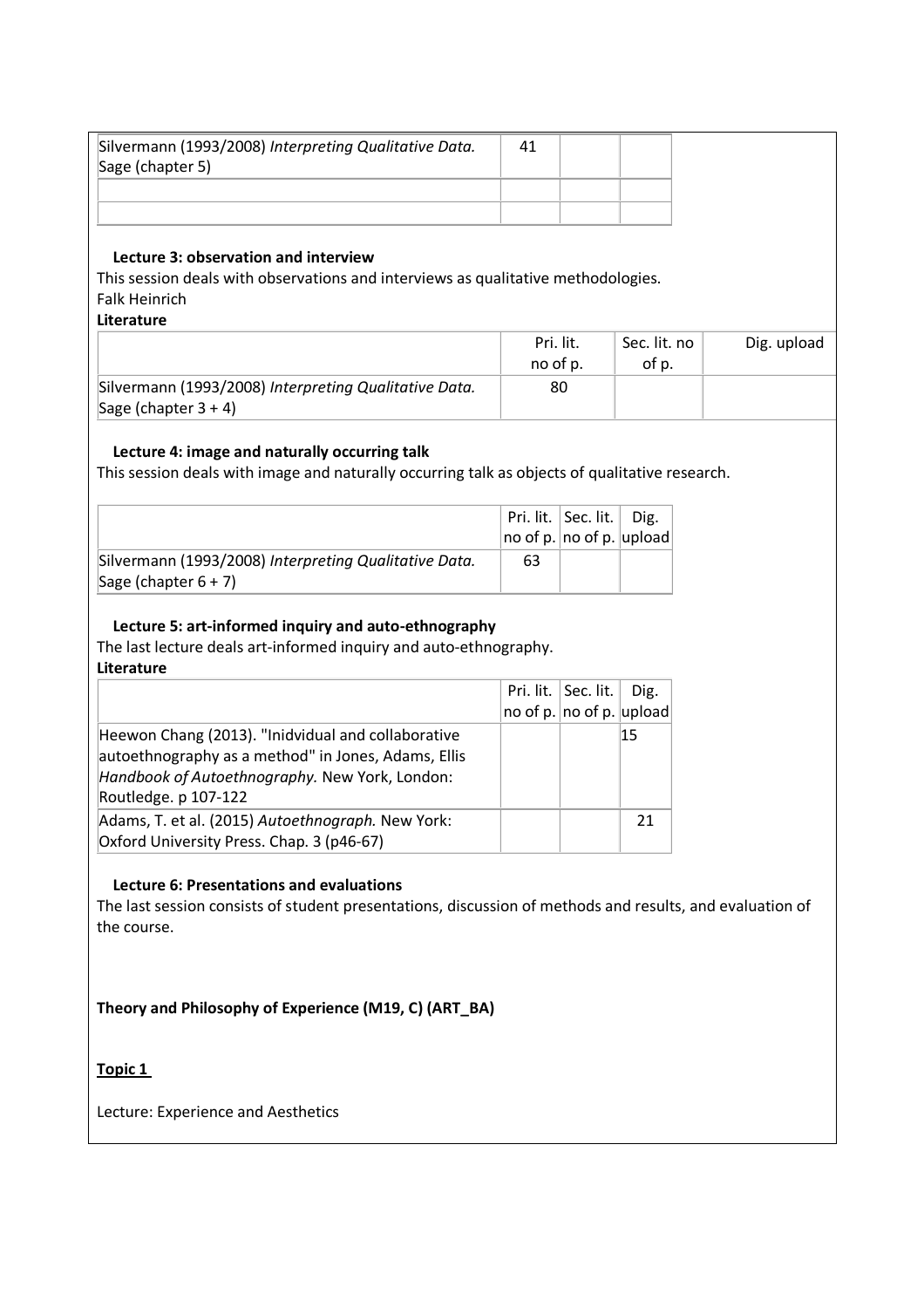The concept of experience encompasses a wide range of meanings and events. It can refer to events affect us momentarily as well as something that we learn from and which forms us as person, and thus constitutes practical knowledge. Experience and aesthetics have a long history of mutual relation – the aesthetic product or event can affect us in many ways, from evoking pleasure or some emotional response to profoundly changing our understanding of an object or phenomena.

This lecture introduces the differences between Kant's and Dewey's notion of aesthetics and experience

### Falk Heinrich

### **Literature**

|                                                                                                                               |    | Pri. lit.   Sec. lit.<br>no of p. $ no$ of p. $ upload $ | Dig. |
|-------------------------------------------------------------------------------------------------------------------------------|----|----------------------------------------------------------|------|
| Kant, Immanuel (2000). The Critique of the Power of Judgment.<br>Cambridge: Cambridge University Press (read paragraph 1 - 5) |    |                                                          |      |
| Dewey, John. Art as Experience (1934). (pdf)                                                                                  | 21 |                                                          |      |
| Having An Experience (pdf)* alternate                                                                                         |    |                                                          |      |
| https://www.marxists.org/reference/subject/philosophy/works/us/an-<br>experience.htm                                          |    |                                                          |      |
|                                                                                                                               | 5  |                                                          |      |
| Shklovsky, V. "Art as Technique", 1965. (pdf)                                                                                 |    |                                                          |      |

## **Topic 2**

### Lecture: Liminality

This lecture introduces students to the notion of liminality as used by van Gennep and Victor Turner. This concept is to be considered as one foundation for a performative aesthetics that influenced performance, installation art and participatory/interactive art.

Falk Heinrich

## **Literature**

|                                                                                                                                      |                                    | Pri. lit.   Sec. lit. | Dig. |
|--------------------------------------------------------------------------------------------------------------------------------------|------------------------------------|-----------------------|------|
|                                                                                                                                      | $ no$ of p. $ no$ of p. $ upload $ |                       |      |
| Turner, Victor. Liminal to liminoid in play, flow, and<br>ritual: An essay in comparative symbology. Rice<br>University Studies 1974 |                                    | 39                    |      |
| Shklovsky, V. "Art as Technique", 1965                                                                                               |                                    |                       |      |
| Artaud, A. "Theatre of Cruelty." (pdf)                                                                                               | 34                                 |                       |      |
|                                                                                                                                      |                                    |                       |      |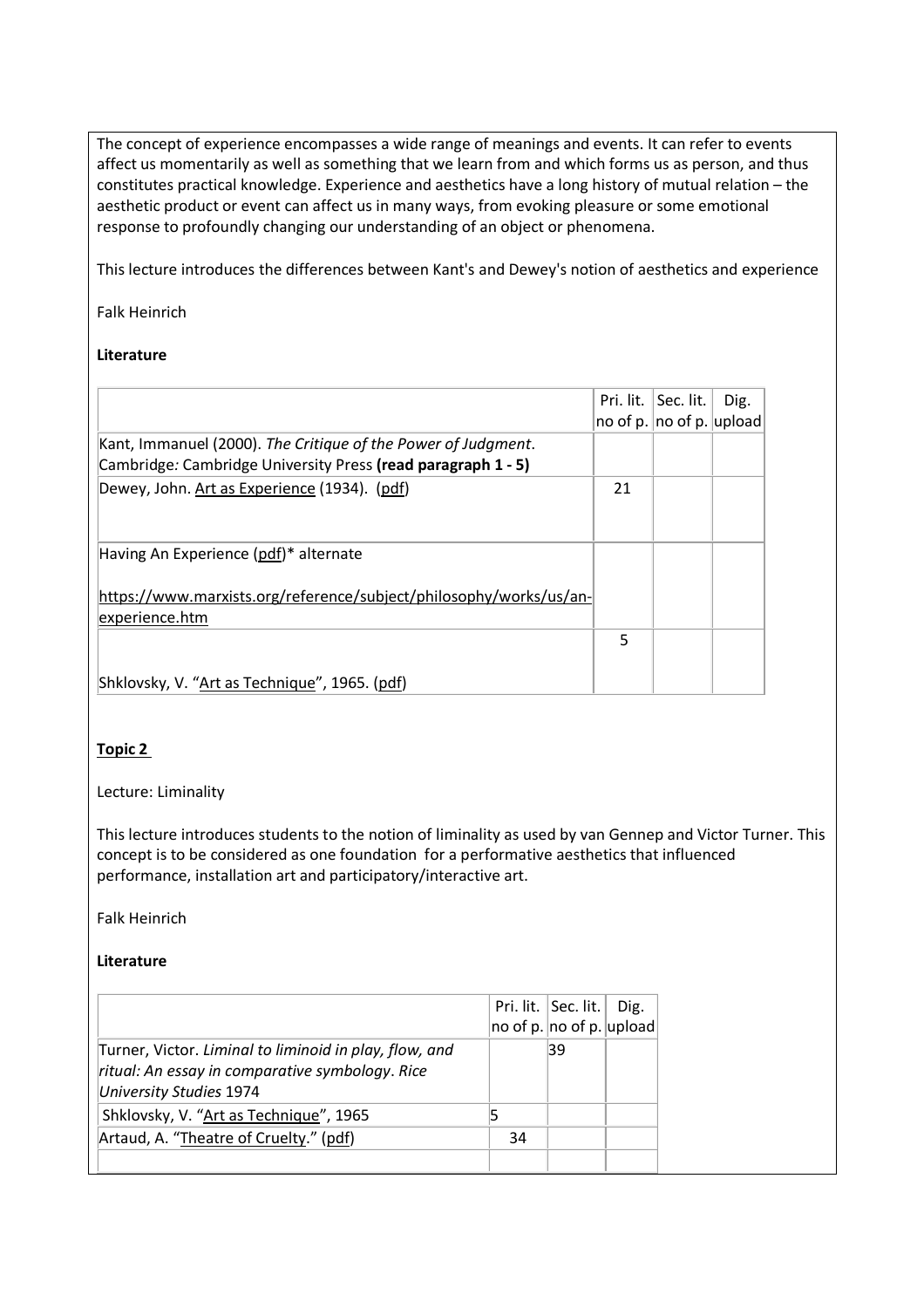### **Topic 3**

### Lecture: Atmosphere

Atmosphere is a fundamental concept in aesthetics that characterizes how places and spaces affect us. We may experience a place to be tense, hectic, bright, cozy, etc. This is the matter when we are aware of how places are but we may also be affected without being aware of it. Atmospheres are products of sensorial elements such as the quality of the materials, the different smells, the proportions of the spatial elements, etc. Working with atmospheres is very much a matter of becoming aware of these elements.

Falk Heinrich

### **Literature**

|                                                       |   | Pri. lit.   Sec. lit.   Dig.      |  |
|-------------------------------------------------------|---|-----------------------------------|--|
|                                                       |   | $ no$ of p. $ no$ of p. $ upload$ |  |
| Böhme, Gernot "The art of the stage set as a          | 8 |                                   |  |
| paradigm for an aesthetics of                         |   |                                   |  |
| atmospheres"                                          |   |                                   |  |
| Berleant A. Berleant A. "Environmental Sensiblity" in |   |                                   |  |
| Ambiances in Action (pdf)                             |   |                                   |  |

### **Topic 4**

Lecture: The Performative Turn: Performance, Art, and Installation

The performative turn is a paradigmatic shift in the humanities and social sciences that has influenced art making and art theory. The lecture introduces the concept of embodiment and performativity in so far as important for digital and participatory aesthetics exemplified by various (media) artworks. This lecture considers the relationship between visual art and performance using Michael Fried's landmark 1974 essay "Art and Objecthood" as a point of departure. Fried criticizes the "theatricality" of minimalist art and argues that the focus on presence forces us to consider how the viewer's experience, rather than the relational properties of the work of art, is fundamental to meaning and interpretation. More, the lecture focuses on the human body and its presentations (actions) and representations (images). The body is seen as the most central 'player' of the performative dimensions of the experiencing human. The lecture discusses notions such as 'embodiment' (Ihde, Hayles), 'feedback loop' (Fischer-Lichte).

Falk Heinrich

### **Literature**

|  | Pri. lit.   Sec. lit.   Dig.       |  |
|--|------------------------------------|--|
|  | $ no$ of p. $ no$ of p. $ upload $ |  |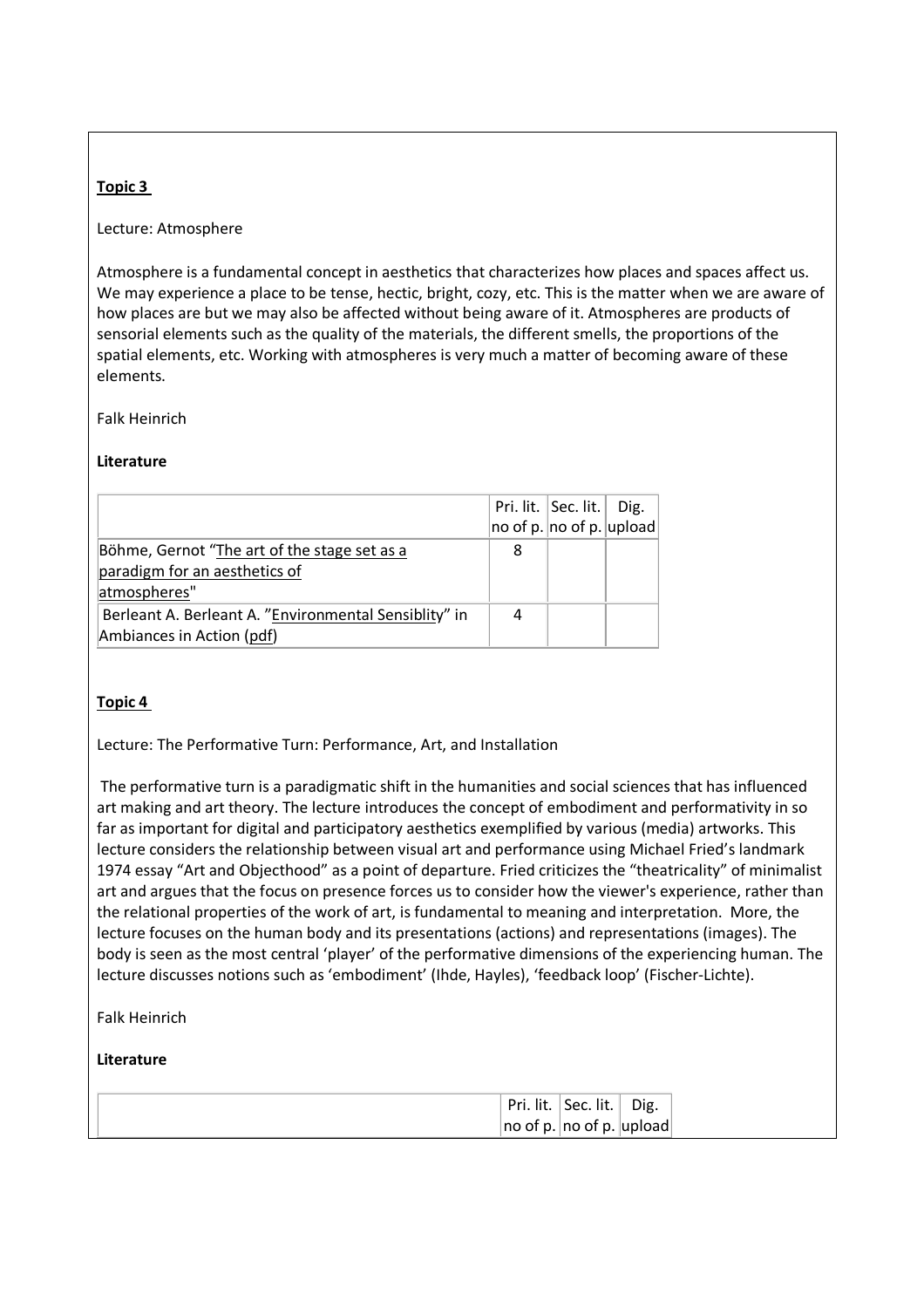| Fried, Michael "Art and Objecthood" (pdf)       | 10 |  |
|-------------------------------------------------|----|--|
|                                                 |    |  |
| Fischer-Lichte, E. "The Transformative Power of | 17 |  |
| Performance", 2008. (pdf)                       |    |  |
|                                                 |    |  |
|                                                 |    |  |

# **Topic 5**

Lecture: Phenomenology and sensorial and bodily perspectives on experience

This lecture introduces Merleau-Ponty's aesthetics and Phenomenology of Perception. Merleau-Ponty's notion of the lived body (more specifically "one's own body") as the primary site of knowing the world challenged the philosophical tradition of placing reason and understanding as the source of knowledge. His insight that the body and that which it perceives cannot be disentangled has profoundly impacted theories of perception and experience, and processes of art making.

Furthermore, the lecture discusses insights from somatic practices and other body-oriented perspectives. The physical body functions as both a physiological and an aesthetic entity, that is, the internal coreporeal experience of one's own body from within. This lecture introduces students to the concept of somaesthetics, an aesthetic theory that addresses the cultivation of the body as an aesthetic practice, and considers how we can assess individual bodily experiences and tastes in critical terms.

Falk Heinrich

# **Literature**

|                                                                                  | Pri. I | Sec.                | Dig.   |
|----------------------------------------------------------------------------------|--------|---------------------|--------|
|                                                                                  | lit.   | lit.                | upload |
|                                                                                  | no     | $\sf no$ of $\sf I$ |        |
|                                                                                  | ot p.  | p.                  |        |
| Merleau-Ponty Phenomenology of Perception (pdf)                                  | 44     |                     |        |
| Shusterman, R. Pragmatist Aesthetics. Living Beauty, Rethinking Art.             | 14     |                     |        |
| http://www.fau.edu/humanitieschair/pdf/Somaesthetics A Disciplinary Proposal.pdf |        |                     |        |
|                                                                                  |        |                     |        |

# **Topic 6**

Lecture: Play and ritual

The lecture elaborates on the importance and significance of the concepts of ritual and play/game regarding experience. The lecture takes as a philosophical starting point Kant and Schiller's notion of play and as analytical one ludological aspects of pervasive games and art projects that work with enhanced/mixed reality.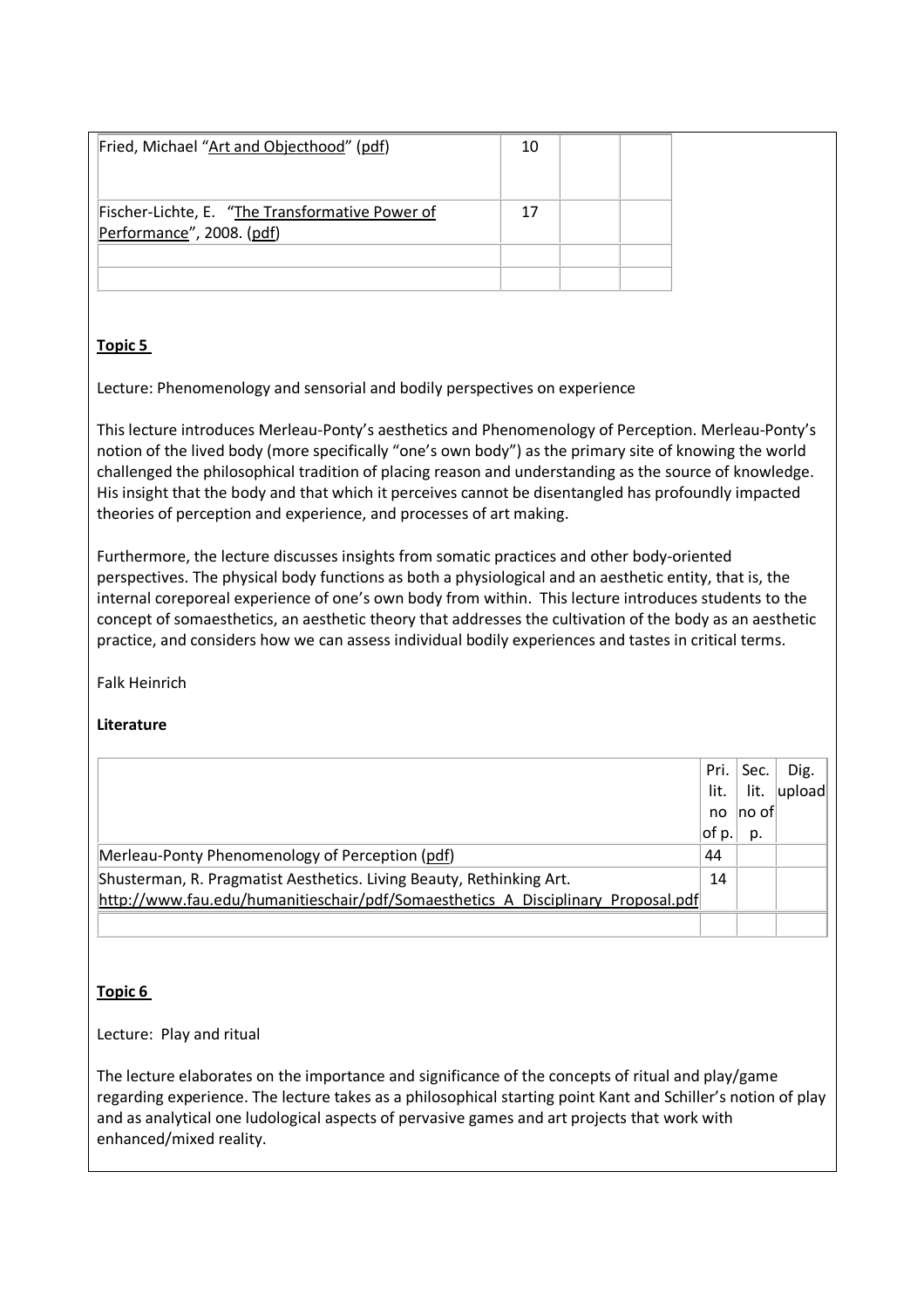### Falk Heinrich

#### **Literature**

|                                                                                                                       |    | Pri. lit.   Sec. lit.<br>no of p. $ no$ of p. $ upload $ | Dig. |
|-----------------------------------------------------------------------------------------------------------------------|----|----------------------------------------------------------|------|
| Montala; Stenros; Waern, 2009. Pervasive Games.<br>Amsterdam: Morgan Kaufmann Publishers (chap. 1 and<br>$ 13\rangle$ | 38 |                                                          | no   |
| Walther, B. K. (2007) Pervasive Ludology: Play-Mode And<br>Game-Mode                                                  | 11 |                                                          |      |
| Schechner, Richard. 2002. Performance Studies London,<br>New York: Routlegde                                          | 20 |                                                          |      |
|                                                                                                                       |    |                                                          |      |

### **Programming IV 1 ECTS**

Lecturer: Markus Löchtefeld

**Purpose and Goals:** The purpose of this course is to introduce techniques in image and video processing that can be used in programming real-time interactive systems. Specifically, the course will focus on the mapping of visual information into artistic representations. The course will be workshop based where students will be introduced to a topic and then work in small groups on a related exercise. The course is meant to complement Performance Technologies II in providing basic knowledge about programming performance-based and interactive artworks.

The primary tool used for the course will be the OpenCV computer vision library (http://opencv.org). The main sources of information will be the following as they are the most up- to-date:

"OpenCV API Reference", http://docs.opencv.org/modules/refman.html

"OpenCV Tutorials", http://docs.opencv.org/doc/tutorials/tutorials.html

### **Lecture 1 – Image Processing**

Lecturer: Markus Löchtefeld

Basic ways of manipulating images including blur, edge detection, other convolution-based filters, and median filtering.

### **Assignment(s):**

We will have exercises from material covered that are required to be completed in class and/or before next session.

#### **Literature:**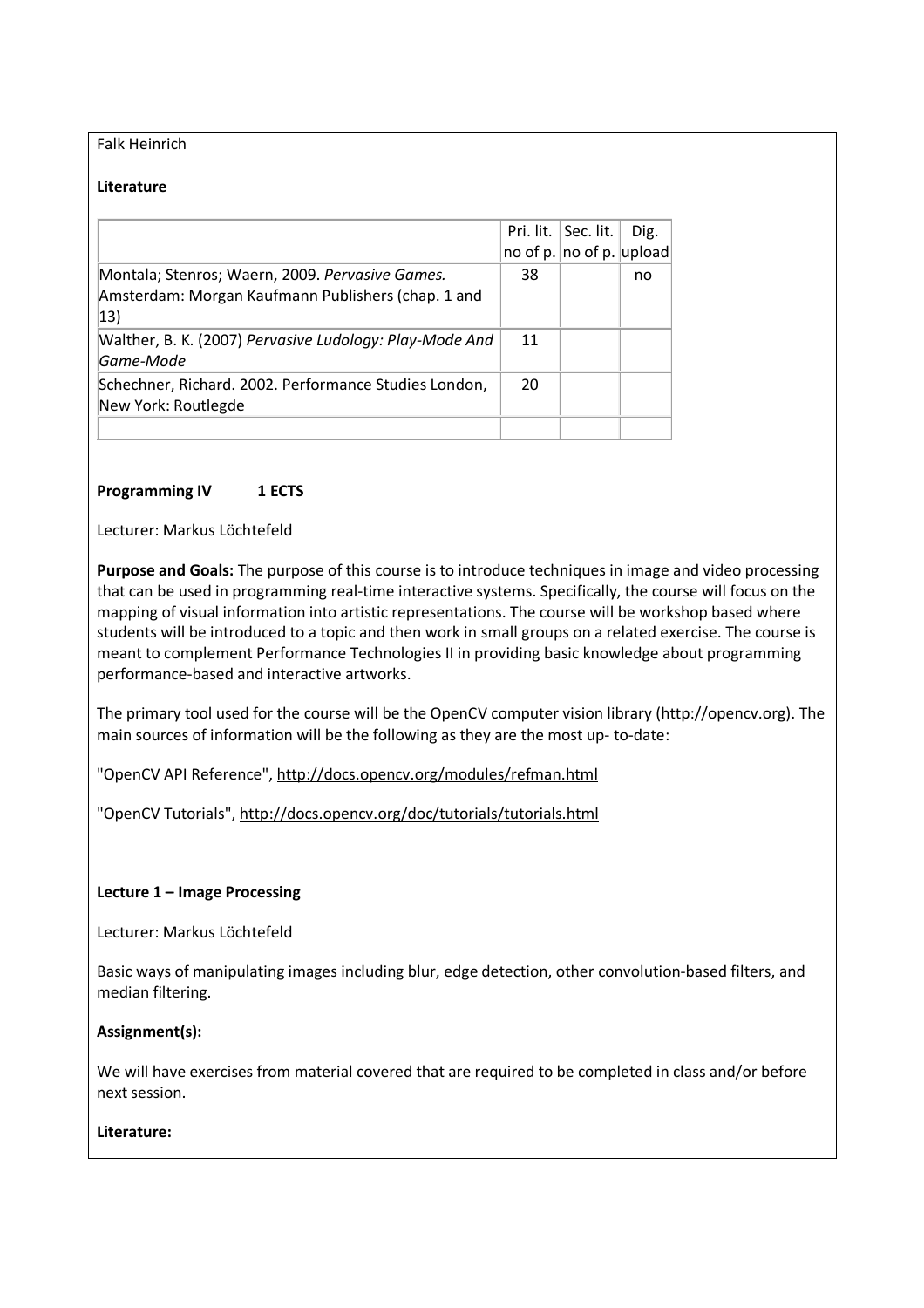|                                                                            | Pri. lit. | Sec. | Dig.   |
|----------------------------------------------------------------------------|-----------|------|--------|
|                                                                            | no of p.  | lit. | upload |
|                                                                            |           | no.  |        |
|                                                                            |           | οf   |        |
|                                                                            |           | p.   |        |
| Smith, S. W. (2011). "The Scientist and Engineer's Guide to Digital Signal | online    |      | yes    |
| Processing", Chapter 23: Image Formation & Display: Digital Image          | resource  |      |        |
| Structure, http://www.dspguide.com/ch23/1.htm.                             |           |      |        |
| Smith, S. W. (2011). "The Scientist and Engineer's Guide to Digital Signal | online    |      | yes    |
| Processing", Chapter 24: Linear Image Processing: 3x3 Edge                 | resource  |      |        |
| Modification, http://www.dspguide.com/ch24/2.htm.                          |           |      |        |
| http://docs.opencv.org/modules/imgproc/doc/filtering.html                  |           |      | yes    |
| http://docs.opencv.org/doc/tutorials/imgproc/erosion dilatation/           |           |      | yes    |
| erosion dilatation.html                                                    |           |      |        |
| http://www.imagemagick.org/Usage/convolve/                                 |           |      | yes    |

# **Lecture 2 – Video Capture & Optical Flow**

Lecturer: Markus Löchtefeld

Displaying video from files and cameras. Time-based video effects including feedback and motion detection as well as estimation of apparent motion in visual scenes using optical flow.

### **Assignment(s):**

Exercises from material covered that are required to be completed in class and/or before next session

### **Literature:**

|                                                                      | Pri. lit. | Sec. | Dig.       |
|----------------------------------------------------------------------|-----------|------|------------|
|                                                                      | no of p.  | lit. | upload     |
|                                                                      |           | no   |            |
|                                                                      |           | οf   |            |
|                                                                      |           | p.   |            |
| "Optical flow - Wikipedia, the free encyclopedia",                   | online    |      | yes        |
| http://en.wikipedia.org/wiki/Optical_flow                            | resource  |      |            |
| Shah, M. 2012. "UCF Computer Vision Video Lectures 2012: Lecture 6 - |           |      | No         |
| Optical Flow"                                                        |           |      |            |
| https://www.youtube.com/watch?v=5VyLAH8BhF8                          |           |      | <b>ves</b> |
| https://www.youtube.com/watch?v=TbJrc6QCeU0                          |           |      | yes        |
| https://www.youtube.com/watch?v=JlLkkom6tWw                          |           |      | Yes        |

# **Lecture 3 – Blob Detection**

Lecturer: Markus Löchtefeld

Identifying regions of similarity using blob detection.

## **Assignment(s):**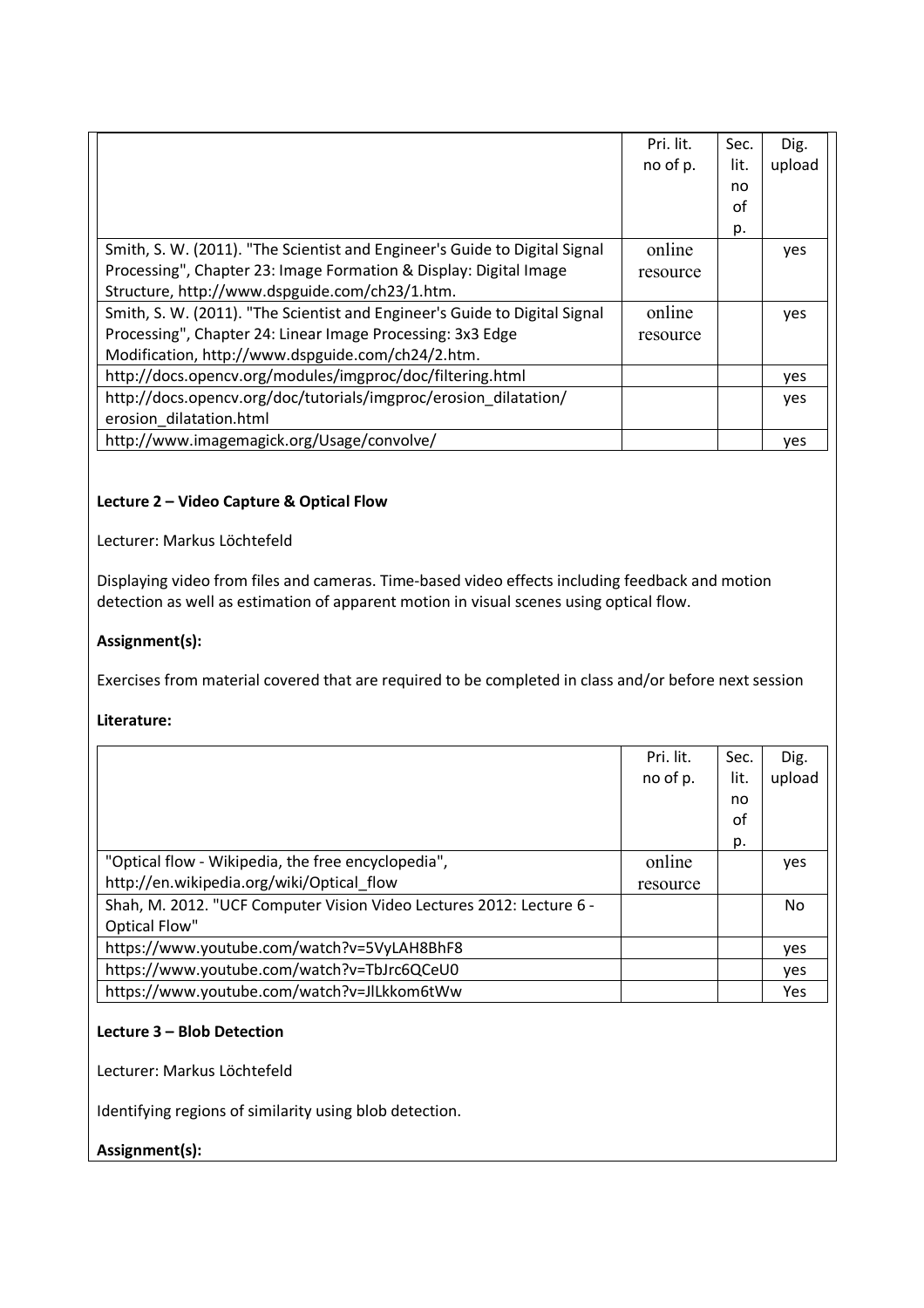Exercises from material covered that are required to be completed in class and/or before next session

# **Literature:**

|                                                                   | Pri. lit. | Sec. | Dig.   |
|-------------------------------------------------------------------|-----------|------|--------|
|                                                                   | no of p.  | lit. | upload |
|                                                                   |           | no   |        |
|                                                                   |           | οf   |        |
|                                                                   |           | p.   |        |
| http://docs.opencv.org/modules/features2d/doc/                    | online    |      | yes    |
| common interfaces of feature detectors.html#simpleblobdetector    | resource  |      |        |
| http://www.labbookpages.co.uk/software/imgProc/blobDetection.html | online    |      | No.    |
|                                                                   | resource  |      |        |
| http://www.learnopencv.com/blob-detection-using-opencv-python-c/  |           |      | ves    |

# **Lecture 4 – Processing and Kinect**

Lecturer: Markus Löchtefeld

Getting and analysing Depth data from the Microsoft Kinect.

To get a Kinect running in Processing you will have to install one of the following libraries from the normal library manager in Processing:

MacOS: Open Kinect for Processing

Windows: Kinect4WinSDK

Windows user will on top of that have to download and install the Kinect SDK 1.8 that you can find here: https://www.microsoft.com/en-us/download/details.aspx?id=40278

## **Assignment(s):**

Exercises from material covered that are required to be completed in class and/or before next session

## **ArT6\_2019\_Performance Technology**

### **Lecture 1:**

Introduction to course: Student debate introduction (debate in last lecture) on 'opticality' performance technology. 'Gateways' to Performance Technology.

### **Literature**

|                                                                    | Pri. lit. | Sec. lit. | Dig.   |
|--------------------------------------------------------------------|-----------|-----------|--------|
|                                                                    | no of p.  | no of p.  | upload |
| David Hockney (2001/2006) Secret Knowledge, Rediscovering the Lost |           |           |        |
| Techniques of the Old Masters, New York, Viking.                   |           |           |        |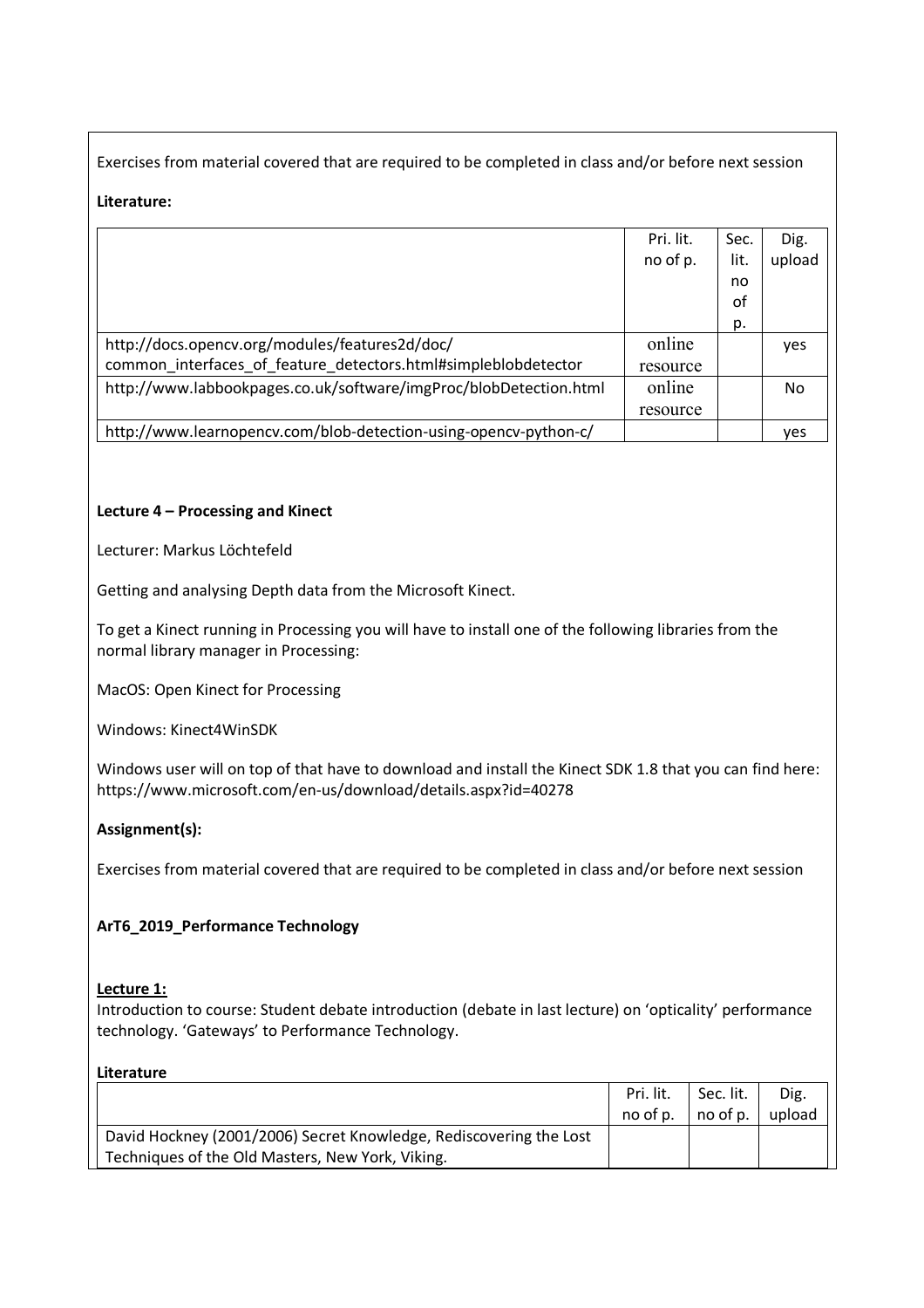| http://letteraturaartistica.blogspot.com/2016/07/david-hockney.html | online<br>resource |  |
|---------------------------------------------------------------------|--------------------|--|
| http://www.webexhibits.org/hockneyoptics/post/intro.html            |                    |  |

### **Lecture 2:**

"*As these two life forms – human and machine – begin to merge a little bit, we're talking about technology really as a kind of new nature, something to measure ourselves against, to make rules from, to investigate.* " – Laurie Anderson

### **Literature**

|                                                            | Pri. lit. | Sec. lit. | Dig.   |
|------------------------------------------------------------|-----------|-----------|--------|
|                                                            | no of p.  | no of     | upload |
|                                                            |           | p.        |        |
| Packer, R. & Jordan, K. (2001). Multimedia: From Wagner to | online    |           |        |
| Virtual Reality, Norton, New York, USA (selected)          | resource  |           |        |
| Online resources supporting above book                     | online    |           |        |
| http://www.w2vr.com/project.html                           | resource  |           |        |

### **Lecture 3:**

### **Literature**

|                                                           | Pri. lit. | Sec. lit. | Dig.   |
|-----------------------------------------------------------|-----------|-----------|--------|
|                                                           | no of p.  | no of p.  | upload |
| Klich, R. & Scheer, E. (2012). Multimedia Performance,    | online    |           |        |
| London, Palgrave Macmillan                                | resource  |           |        |
| Goldberg, R. (2011) Performance Art: From Futurism to the |           | 97        |        |
| Present (3rd ed), London, Thames & Hudson                 |           |           |        |
| Chapter $7 + 8$ pp. 152-249                               |           |           |        |

# **Lecture 4:**

Student debate on 'opticality' performance technology.

### **Literature**

|                                                                     | Pri. lit. | Sec. lit. | Dig.   |
|---------------------------------------------------------------------|-----------|-----------|--------|
|                                                                     | no of p.  | no of p.  | upload |
| David Hockney (2001/2006) Secret Knowledge, Rediscovering the Lost  | online    |           |        |
| Techniques of the Old Masters, New York, Viking.                    | resource  |           |        |
| http://letteraturaartistica.blogspot.com/2016/07/david-hockney.html | online    |           |        |
|                                                                     | resource  |           |        |
| http://www.webexhibits.org/hockneyoptics/post/intro.html            |           |           |        |

# **Examination**

An external combined written and oral examination in **Module 19 "Art and Technology as Experience" (Bachelor Project)"** (Oplevelsesteknologi (Bachelorprojekt)).

**Form of examination**: b)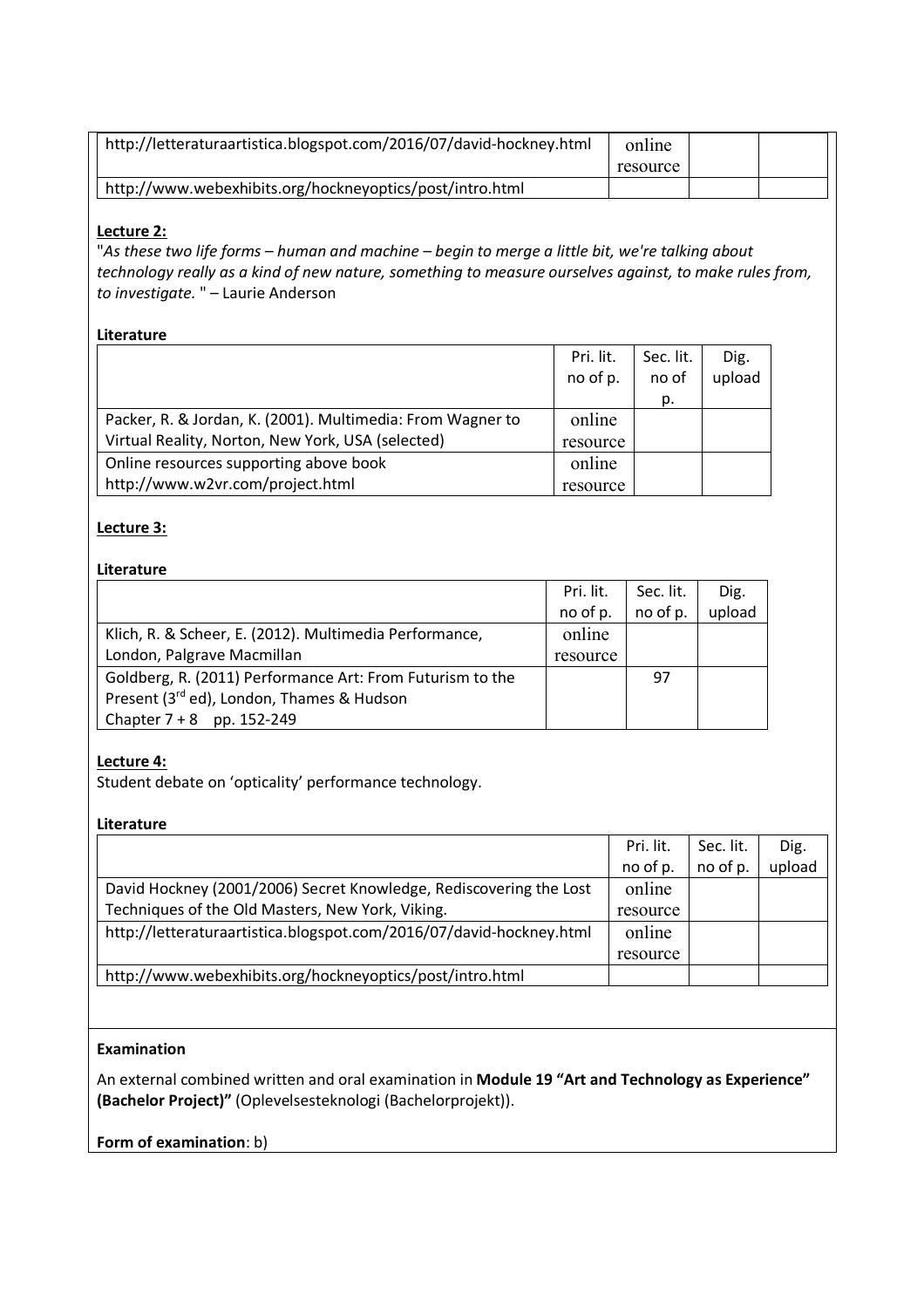The examination will take the form of a conversation between the student(s), the examiner and an external examiner on the basis of the project report prepared by the student(s), which may be in the form of a report or portfolio as well as the product created by the student. The project exam will also address other content from the module courses.

Number of pages: the written work must consist of not less than 15 pages and not more than 20 pages per student (not more than 25 pages in the case of individual reports).

Abstract: An abstract must be produced in Danish. The abstract must consist of not less than 1 page and not more than 2 pages. The abstract is included in the overall evaluation of the project.

Duration of examination: 20 minutes per student and 10 minutes for assessment and communication of grades per group, however, the duration of the examination is maximum 2 hours.

**Evaluation**: Grading according to the 7-point scale.

Proportional weighting: An aggregate grade is awarded for the artefact, the written and oral performances.

The assessment results in an individual grade. 33

Credits: 20 ECTS

The written report, the product and the oral examination should demonstrate that the student has fulfilled the objectives outlined above.

### **Module description (description of each module)**

### **Module title, ECTS credits**

Play and Event (Elective) 5 ECTS

### **Location**

6. Semester

### **Module coordinator**

Rasmus Grøn, Bo Allesøe

### **Type/Method and language**

Groups in relation to course activities

English

### **Learning objectives:**

During this module, students should acquire:

### Basic **knowledge** about

- basic theories and dramaturgies of play-based design and events
- various mobile technologies and their usage in ludic artefacts and events

**Skills** in

• creating and describing concepts of play-based artefacts and events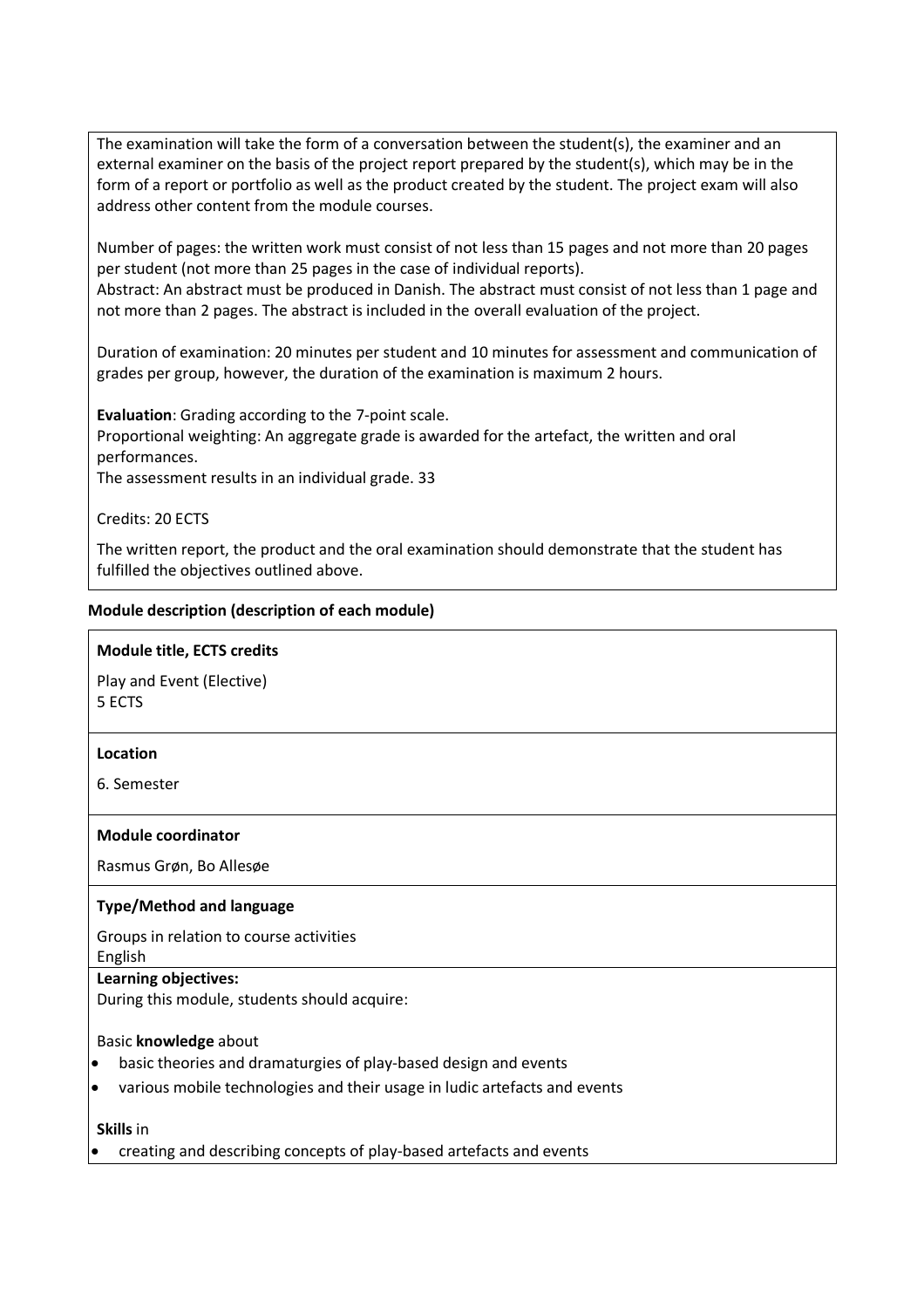• using and employing mobile technologies

# **Competencies** in

- designing, implementing, and reflecting on ludic artefacts and events
- applying ludic strategies to other fields.

# **Academic content**

The module introduces various dramaturgies in relation to ludic events and participatory artefacts. Furthermore, the module introduces mobile technologies and their usage in play-based participatory event design.

# **Scope and expected performance**

5 ECTS credits. 1 ECTS credit = 27,5 hours of work. 5 ECTS = 137,5 hours of work consisting of preparation for course sessions, course participation, group work, exercises, counselling and exams.

# **Module activities (course sessions etc.)**

# **Teachers: Rasmus Grøn and Bo Allesøe**

Traditionally borderlines exist between art and design in terms of functionality and practice. Design is typically related to context of instrumentality, with the design systematically developing problem-solving constructions, and facilitating user-friendly frictionless interactions. In contradistinction to this, art procures its value indirectly by being disconnected from contexts of use, and instead generate an experience of wonder, disruption, and reflection.

In this course we will explore the interface(s) between these two domains, and how they can enrich each other, with play, aesthetics, and criticism as points of departure. We will delve into the discipline of critical design, focusing on the critical potential for creating experiential disturbances/interferences through artefacts and situational, playful practices and events. This is mainly inspired by an artistic and aesthetic perspective on design, and this will be supplied by a focus on everyday aesthetic significances arising from design, and how these potentially can inspire the artistic and aesthetic thinking.

# **Lecture 1 – introduction (4 hours)**

In this lecture the students will be introduced to the topics and structure of the course: how we will approach the notions of event and play from a critical perspective, exploring the intersection between design, art and aesthetics.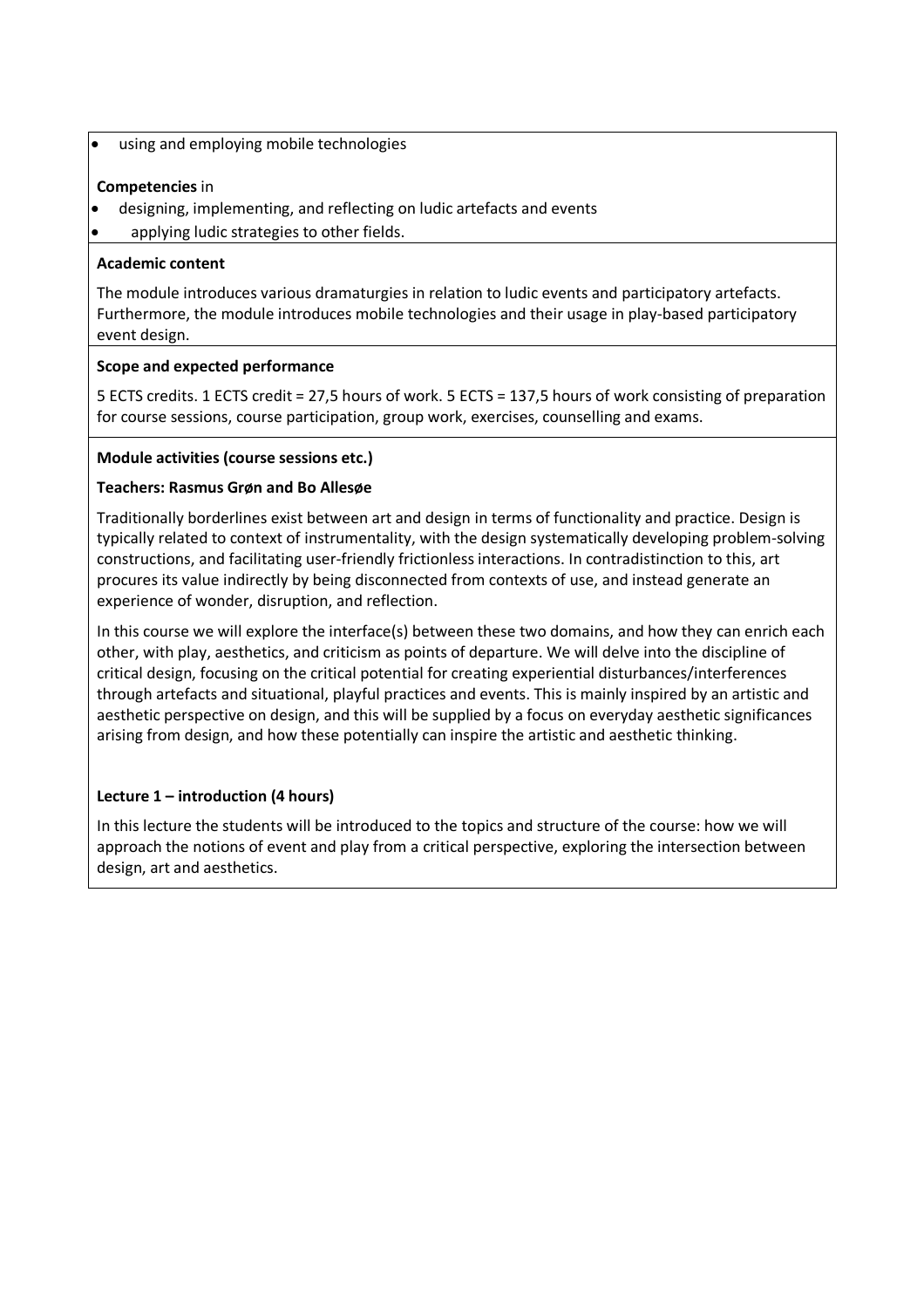|                                                                                                  | Litt. | Add.<br>Litt. | Dig.<br>upload |
|--------------------------------------------------------------------------------------------------|-------|---------------|----------------|
| Adorno, T. (1997) Aesthetic Theory. London and New<br>York: Continuum. (pp. 225-262)             | 37    |               |                |
| Boltansky, L., Chiapello, E. (2005) The new Spirit of<br>Capitalism. London: Verso (pp. 419-482) | 63    |               |                |
| Lash, S. (2018) Experience. New foundations for the<br>Human Sciences. Wiley-Blackwell. Pp. 1-32 | 32    |               |                |
| Reckwitz, A. (2017). The invention of creativity.<br>Cambridge: Polity. (85-126)                 |       | 41            |                |
| Koselleck, R. (2006) Crisis. Journal of the History of<br>Ideas, 67(2): 357-400                  | 43    |               |                |
| Total                                                                                            | 175   | 41            |                |

# **Lecture 2 - Critique, art and experience (4 hours)**

Following perspectives laid out in the first lecture, we will focus on aesthetisation of modern society and the concomitant economisation of aesthetics, including art. It will be discussed how aesthetic critique can be conceived and practiced in an environment that has spurred a pervasive extension of the aesthetic experience, but also dismantled the critical potential of this experience.

|                                                                                                  | Litt. | Add.<br>Litt. | Dig.<br><b>upload</b> |
|--------------------------------------------------------------------------------------------------|-------|---------------|-----------------------|
| Adorno, T. (1997) Aesthetic Theory. London and New<br>York: Continuum. (pp. 225-262)             | 37    |               |                       |
| Boltansky, L., Chiapello, E. (2005) The new Spirit of<br>Capitalism. London: Verso (pp. 419-482) | 63    |               |                       |
| Lash, S. (2018) Experience. New foundations for the<br>Human Sciences. Wiley-Blackwell. Pp. 1-32 | 32    |               |                       |
| Reckwitz, A. (2017). The invention of creativity.<br>Cambridge: Polity. (85-126)                 |       | 41            |                       |
| Koselleck, R. (2006) Crisis. Journal of the History of<br>Ideas, 67(2): 357-400                  | 43    |               |                       |
| Total                                                                                            | 175   | 41            |                       |

# **Lecture 3 – Critical design (4 hours)**

We will her introduce to the notion of critical design, while emphasising the need for relating this to the notion of experience. Hence, we will focus on how we can work with the notion of experience as related to artistic and aesthetic processes.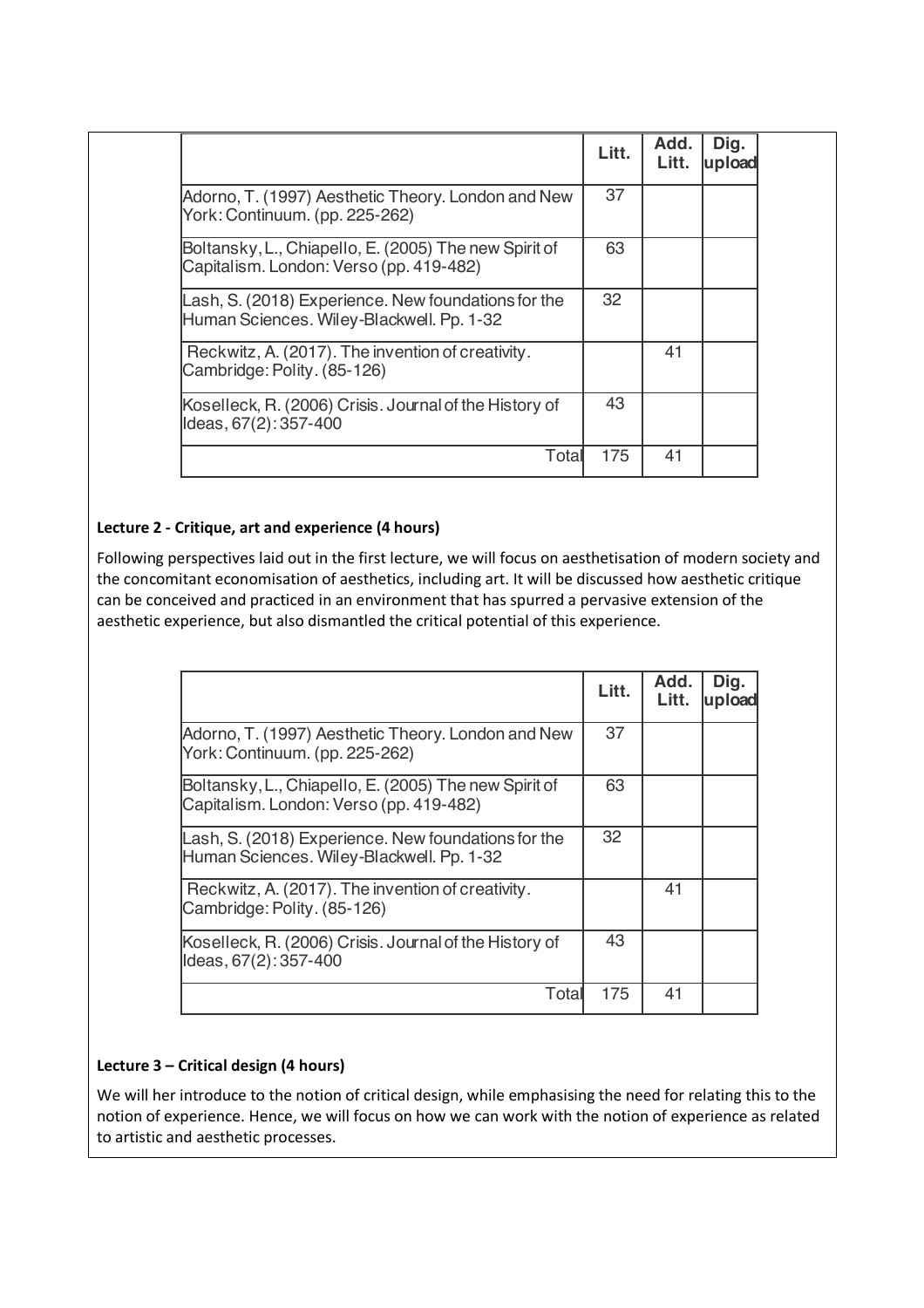|                                                                                                                                                                                                                                                                                                                                             | Litt. | Add.<br>Litt. | Dig.<br>upload |
|---------------------------------------------------------------------------------------------------------------------------------------------------------------------------------------------------------------------------------------------------------------------------------------------------------------------------------------------|-------|---------------|----------------|
| Malpass, M. (2016). Critical Design Practice: Theoretical<br>Perspectives and Methods of Engagement. The Design<br>Vournal, 19 (3), 473-489. (Accesible online via AUB)                                                                                                                                                                     | 16    |               |                |
| Malpass, M. (2015). 'Criticism and function incritical<br>design practice'. Design Issues, 31(4), 59-73.                                                                                                                                                                                                                                    | 14    |               |                |
| Jensen, R., H., and T. U. Lenskjold. (2004). Designing for<br>social friction: Exploring ubiquitous computing as means<br>of cultural interventions in urban space. In Proceedings of<br>Computers in Art and Design Education Conference<br>(Malmö, Sweden, 29 June – 1 July 2004)                                                         | 10    |               |                |
| Fuad-Luke, A. (2009). Design activism: beautiful<br>strangeness for a sustainable world. London: Earthscan                                                                                                                                                                                                                                  |       | 270           |                |
| Latour, B. (2009). 'A cautious prometheus? a few steps<br>towards a philosophy of design with special attention to<br>Peter Sloterdijk)'. In Glynne, J., Hackney, F., and Minton,<br>$V.$ (eds), Networks of Design: Proceedings of the 2008<br>Annual Conference of the Design History Society.<br>Universal Publishers, pp. 2-10. Online. | 8     |               |                |
| Markussen, T. (2011). The Disruptive Aesthetics of Design<br>Activism: Enacting Design between Art and Politics.<br>Helsinki: Nordic Design Research Conference 2011.                                                                                                                                                                       | 9     |               |                |
| Rancière, J., & Corcoran, S. (2010). Dissensus: On politics<br>and aesthetics. Continuum Intl Pub Group (EVT UDDRAG)                                                                                                                                                                                                                        |       |               |                |
| Total                                                                                                                                                                                                                                                                                                                                       | 57    | 270           |                |

# **Lecture 4 – Play, event and ludic interventions (4 hours)**

In this lecture, we will examine the concept, modes, and conditions of play, and explore its actual and potential usages in aesthetic and critical practices.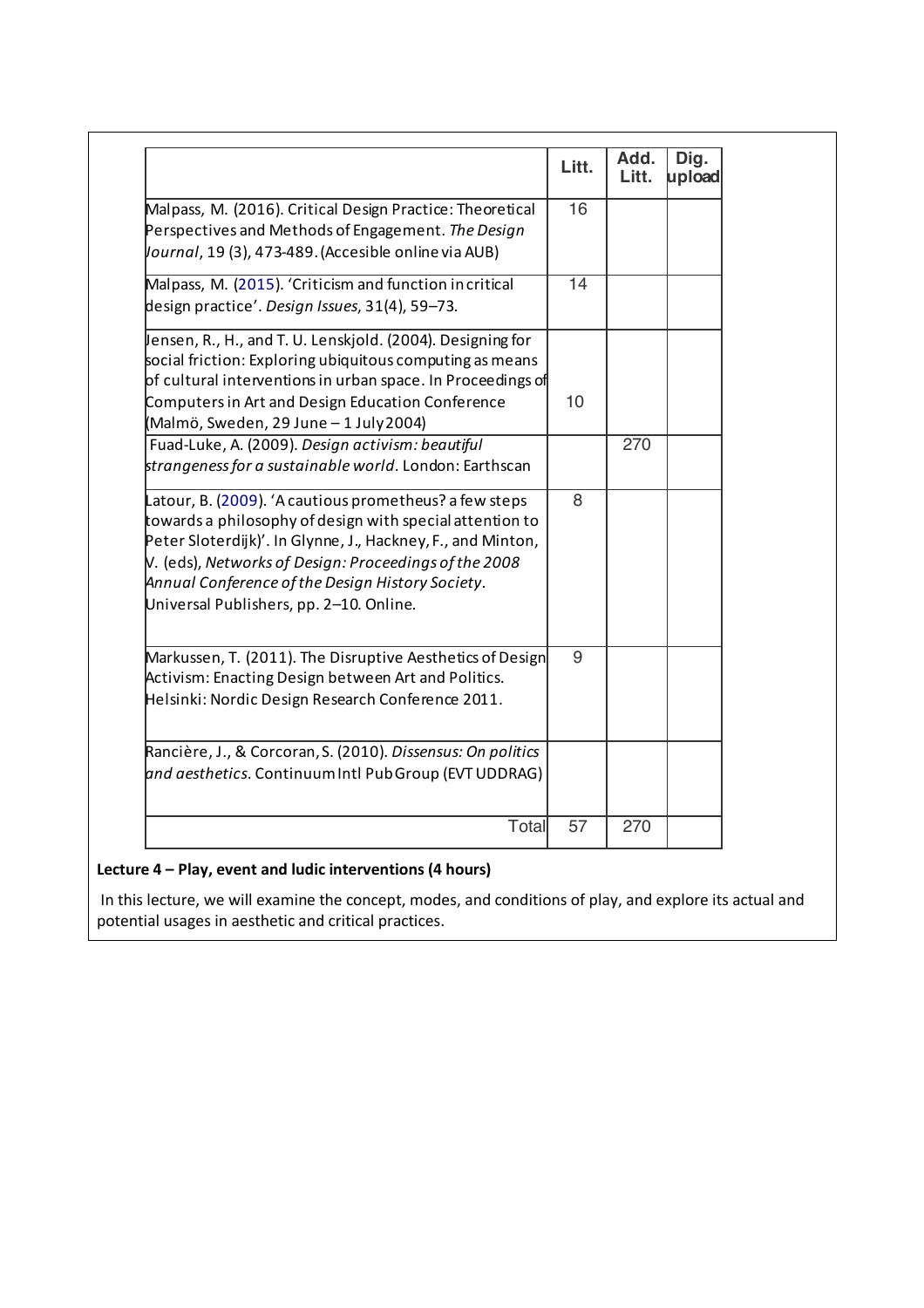|                                                                                                                                                                                                                                                                                                    | Litt.    | Add.<br>Litt. | Dig.<br>upload |
|----------------------------------------------------------------------------------------------------------------------------------------------------------------------------------------------------------------------------------------------------------------------------------------------------|----------|---------------|----------------|
| Sutton-Smith, B. (1997). The ambiguity of play.<br>Cambridge, Mass: Harvard University Press (pp. 1-17)                                                                                                                                                                                            | 18       |               |                |
| Feezell, R. (2010). A Pluralist Conception of Play. Journal<br>of the Philosophy of Sport, Vol.37(2), 147-165                                                                                                                                                                                      | 19       |               |                |
| Turner, V. (1988). Images and Reflections: Ritual, Drama,<br>Carnival, Film, and Spectacle in Cultural Performance. I:<br>The Anthropology of Performance (s. 21-32). New York:<br>PAJ Publications.                                                                                               | 12       |               |                |
| Muse, J. H. (2010). Flash Mobs and the Diffusion of<br>Audience. Theater, 40(3), 9-23.                                                                                                                                                                                                             | 15       |               |                |
| Brejzek, T. (2010). From social network to urban<br>intervention: On the scenographies of flash mobs and<br>urban swarms. International Journal of Performance Arts<br>and Digital Media, 6(1), 109-122.                                                                                           | 13       |               |                |
| Morey, Y., Bengry-Howell, A., Griffin, C., Szmigin, I. &<br>Riley, S. (2014) Festivals 2.0: Consuming, Producing and<br>Participating in the Extended Festival Experience. I: A.<br>Bennet, J. Taylor, I. Woodward, (Red.), <i>The Festivalization</i><br>pf Culture (pp. 251-68). Surrey: Ashgate | 18<br>17 |               | X              |
| Todd, C., & Scordelis, A. (2009). Causing a scene:<br>Extraordinary pranks in ordinary places with Improv<br>Everywhere. William Morrow.                                                                                                                                                           |          | 200           |                |
| Total                                                                                                                                                                                                                                                                                              | 112      | 200           |                |
|                                                                                                                                                                                                                                                                                                    |          |               |                |

# **Lecture 5 – The event as a critical and aesthetic strategy (4 hours)**

In this lecture we will focus on the understanding the notion of event as a designerly way of creating interaction, and understand what artistic and aesthetic ramifications this can have. We will here also start up focusing on the projects/case you will have to do.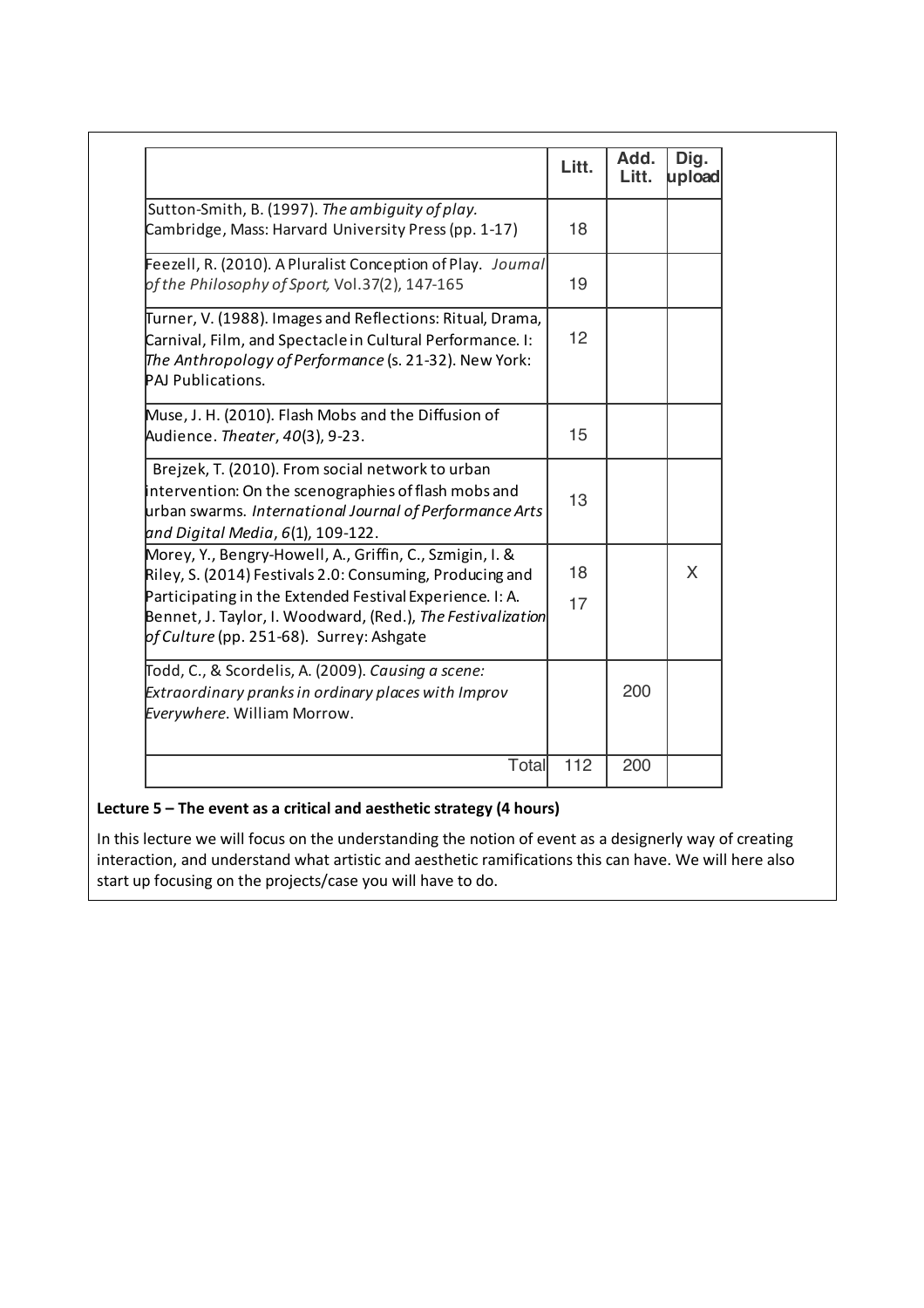|                                                                                                                 | Litt. | Add.<br>Litt. | Dig.<br>upload |
|-----------------------------------------------------------------------------------------------------------------|-------|---------------|----------------|
| Holt, F. & Lapenta, F. (2013). The social experiences of<br>cultural events: conceptual findings and analytical | 18    |               |                |
| strategies. In: J. Sundbo & J. Sørensen (eds.). Handbook<br>on Experience Economy (pp. 363-81). Cheltenham:     |       |               |                |
| <b>Edward Elgar</b>                                                                                             |       |               |                |
| Rojek, C. (2013). Event power. How global events manage                                                         |       |               |                |
| and manipulate. London: Sage Publications                                                                       |       | 202           |                |
| Getz, D. (1989). Special Events. Defining the product.<br>Tourism Management, 10/2, 125-37.                     | 12.   |               |                |
| Total                                                                                                           | 30    | 202           |                |

## **Lecture 6 – Excursion**

TBA where. Beforehand, the students will prepare questions and/or a framework for investigating central notions of event, experience, play, design, related to their own project.

### **Lecture 7 – Student presentations of assignments (4 hours)**

The last lecture will consist of the students presenting the results of their critical experiential design related to play and event.

### **Examination**

The examination is a free assignment, which is evaluated by one examiner and awarded a pass/fail grade.

For the examination, students are required to produce a play-based artefact or event and hand-in a reflective report, which must not exceed 10 pages.

**Evaluation**: pass/fail. In case of a Fail grade, an additional examiner will also evaluate the assignment.

**Substitution**: the examination may be substituted by satisfactory and active participation in courses, i.e. 80% presence and submission of all assignments set during the course. Credits: 5 ECTS 34

The examination should demonstrate that the student has fulfilled the objectives outlined above.

### **Module description (description of each module)**

### **Module title, ECTS credits**

Art & Technology Entrepreneurship 5 ECTS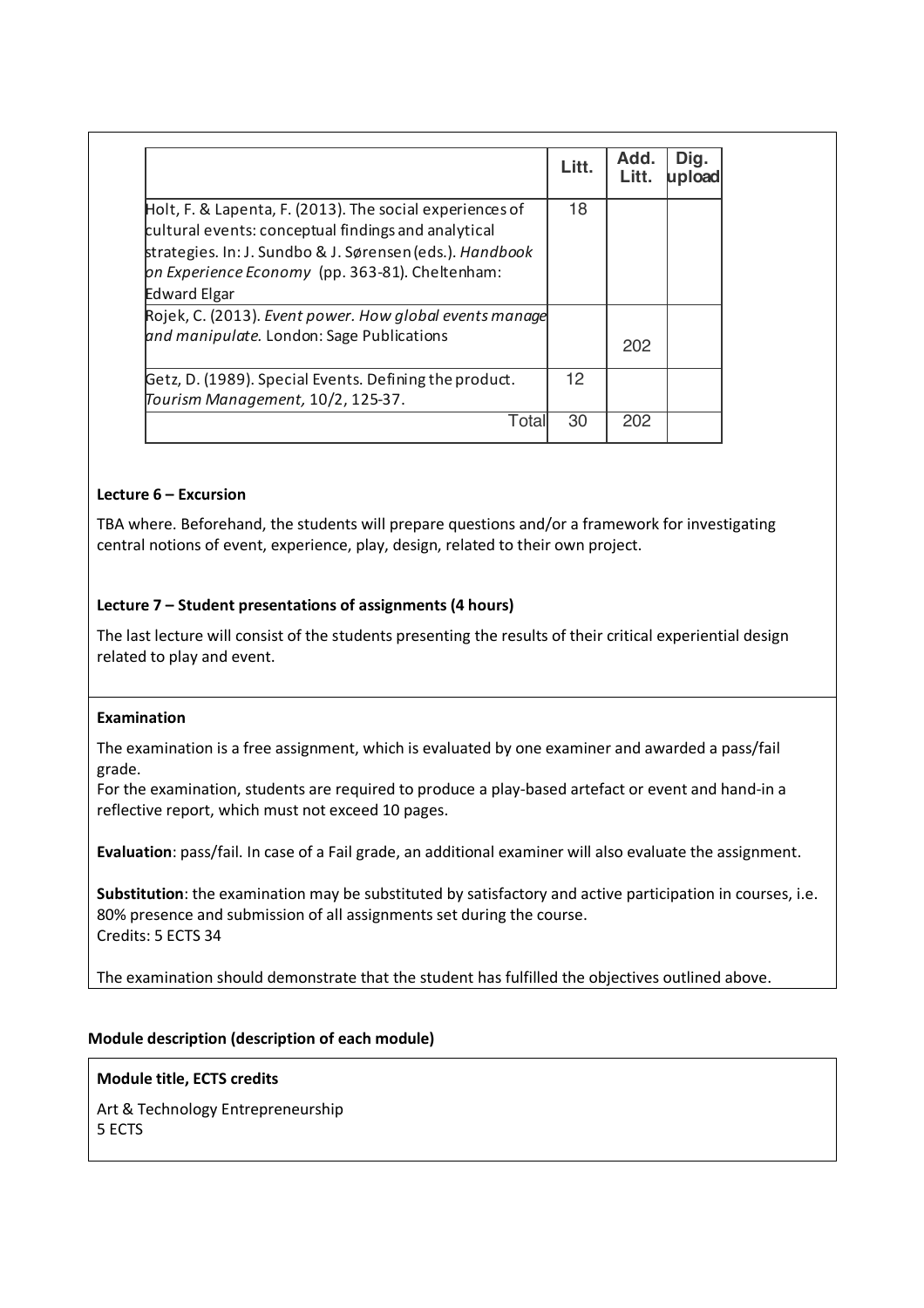## **Location**

6. Semester

### **Module coordinator**

Jesper C. Sort

### **Type/Method and language**

Individual or group work in relation to course and seminar activities

# English

# **Learning objectives:**

During this module, students should acquire:

## Basic **knowledge** about

- theories on strategic communication and marketing of experience products
- methods of analysis and interpretation of well-known marketing practices in a given commercial context

### **Skills** in

- applying methods of entrepreneurship and marketing practices in a given commercial context
- analyzing and identifying possible markets and consumer and target groups

## **Competencies** in

- applying acquired knowledge about marketing and entrepreneurship to existing and future projects within the field of Art &Technology.
- constructing synergy between marketing, entrepreneurship and artistic artefacts.

## **Academic content**

This module introduces entrepreneurship and marketing of art and technology products as an integrated design feature. On the basis of different theoretical positions, the module presents various marketing and strategic design methods and evaluation methods. The module entails analysis of the relationship between art and technology products, their contexts, and various marketing strategies with the view to create suitable entrepreneurial strategies for art and technology products.

## **Scope and expected performance**

5 ECTS credits. 1 ECTS credit = 27,5 hours of work. 5 ECTS = 137,5 hours of work consisting of preparation for course sessions, course participation, group work, exercises, counselling and exams.

### **Scope:**

The course is based on a mixture of activities, including lectures, workshops, seminars, as well as "out of the building" elements, where the students will work on their own. The semester will include weekly lessons-learned presentations and written assignments, which all are related to the entrepreneurial process of creating new business activities within existing organizations.

# **Teachers:**

Kristian Brøndum Kristiansen (KBK), Peter Thomsen (PPT), Anna Christine Penthien Delmar (ACPD), Morten Lund (ML), Jesper Sort (JSO) and externals. **Schedule:**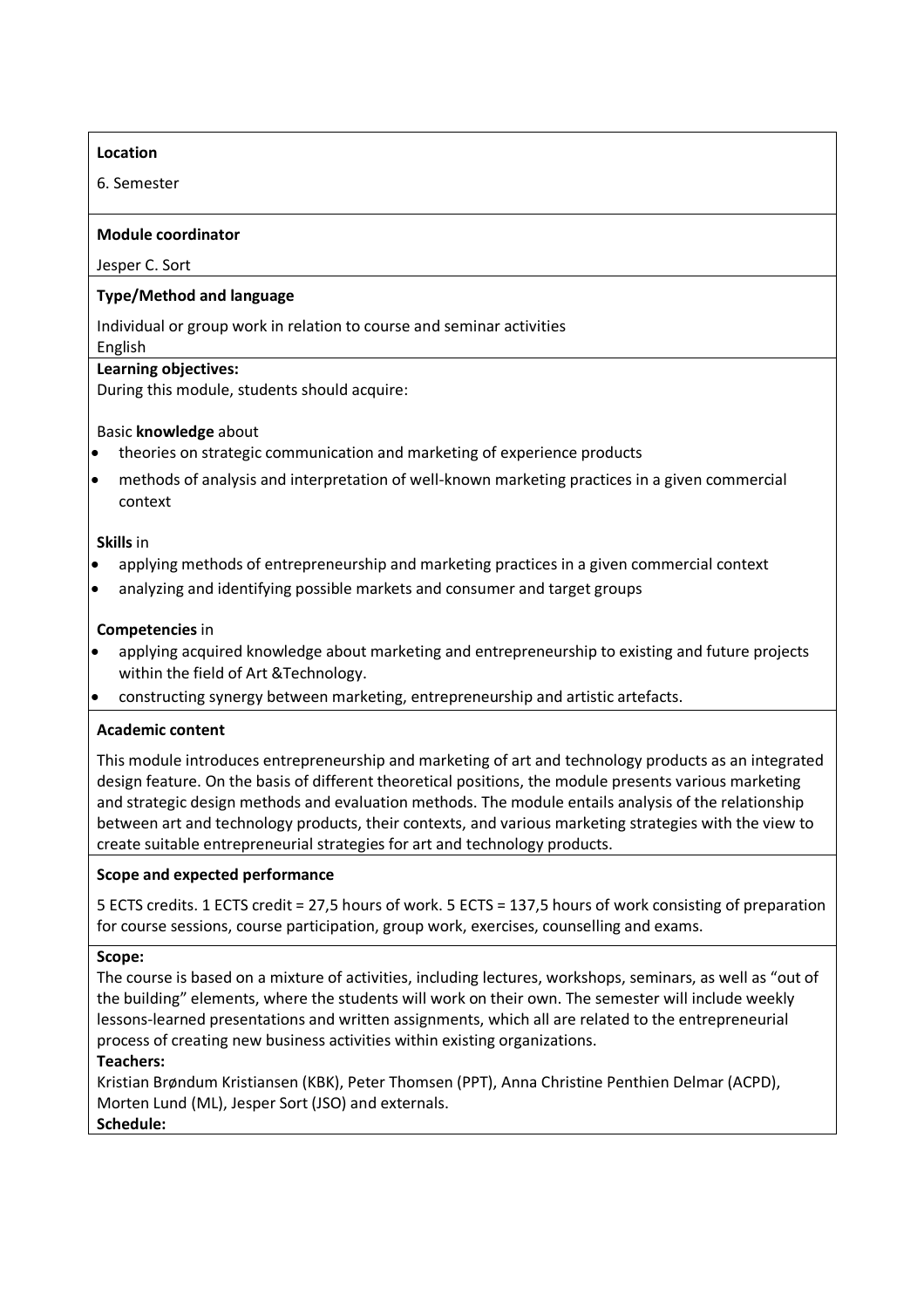| Week<br>6 | Day:          | Theme:                                                          | Lecturer:        | Note:                                        |
|-----------|---------------|-----------------------------------------------------------------|------------------|----------------------------------------------|
|           |               | Intro, BMC, LEAN start-up,                                      |                  |                                              |
| 04/Feb    | Monday        | customer discovery                                              | KBK/ML           | 2x2 hour lectures                            |
| 05/Feb    | Tuesday       | Out of the building                                             |                  | Student activity                             |
| 06/Feb    | Wednesda<br>v | Value proposition                                               | <b>JSO</b>       | 1x2 hour lecture                             |
| 07/Feb    | Thursday      | Out of the building                                             |                  | Student activity                             |
| 08/Feb    | Friday        | Student Presentations + Channels +<br><b>Customer relations</b> | KBK + ACPD       | Student presentation<br>and 1x2 hour lecture |
| Week<br>7 |               |                                                                 |                  |                                              |
| $11$ /Feb | Monday        | Key resources, Key activities, Key<br>partners                  | <b>PPT</b>       | 1x2 hour lecture                             |
| $12$ /Feb | Tuesday       | Out of the building                                             |                  | Student activity                             |
| $13$ /Feb | Wednesda<br>v | Cost, revenue and investor                                      | <b>JSO</b>       | 1x1 hour lecture                             |
| 14/Feb    | Thursday      | Out of the building                                             |                  | Student activity                             |
| $15$ /Feb | Friday        | <b>Student Presentations</b>                                    | KBK+<br>External | Student presentation                         |

# **Detailed description for each theme:**

*Intro, BMC, LEAN start-up, customer discovery:* The focus on this lecture will be the basic understanding and main principles in the LEAN start-up approach. This will include topics such as structuring an idea in the Business Model Canvas and the key principles in the Lean Start-up including Customer discovery and Agile development.

*Value proposition:* We will focus on understanding the importance of creating the right value proposition for your solution. This lecture will build on your work with customer development, to understand how the value proposition should fit your customer profile. The ambition is to identify how the value proposition is both beneficial to your customer as well as differentiating from the solutions the customer already has available.

Talk to at least 10 potential customers to gain insights and to generate findings (15 or more should be the goal)

*Channels and Customer relationship:* We will focus on understanding the impact a channel can have on its revenue streams and discuss channel economics. Students will learn that channels are a strategy. Discovering the right channel fit is an art. Furthermore, the focus will be the customer relationship to your customers. You will be presented with insight to how you can get keep and grow your customers. Talk to at least 10 potential customers to gain insights and to generate findings (15 or more should be the goal)

*Key Activities / Key Resources / Partners***:** The focus will be directed towards the infrastructure management of the business, namely key activities, key resources, key partners. Which key resources, activities are the most important to your business idea and which key partners will you need to further emphasize your value proposition. These are some of the questions that will be addressed in this lecture. Talk to at least 10 potential customers to gain insights and to generate findings (15 or more should be the goal)

*Cost, revenue and investor:* This topic is about how companies segment make money. We will focus on different revenue models (e.g., licensing, freemium, leasing, direct sales) and you will learn to differentiate revenue model from pricing tactics. Furthermore, the topic is about cost structure,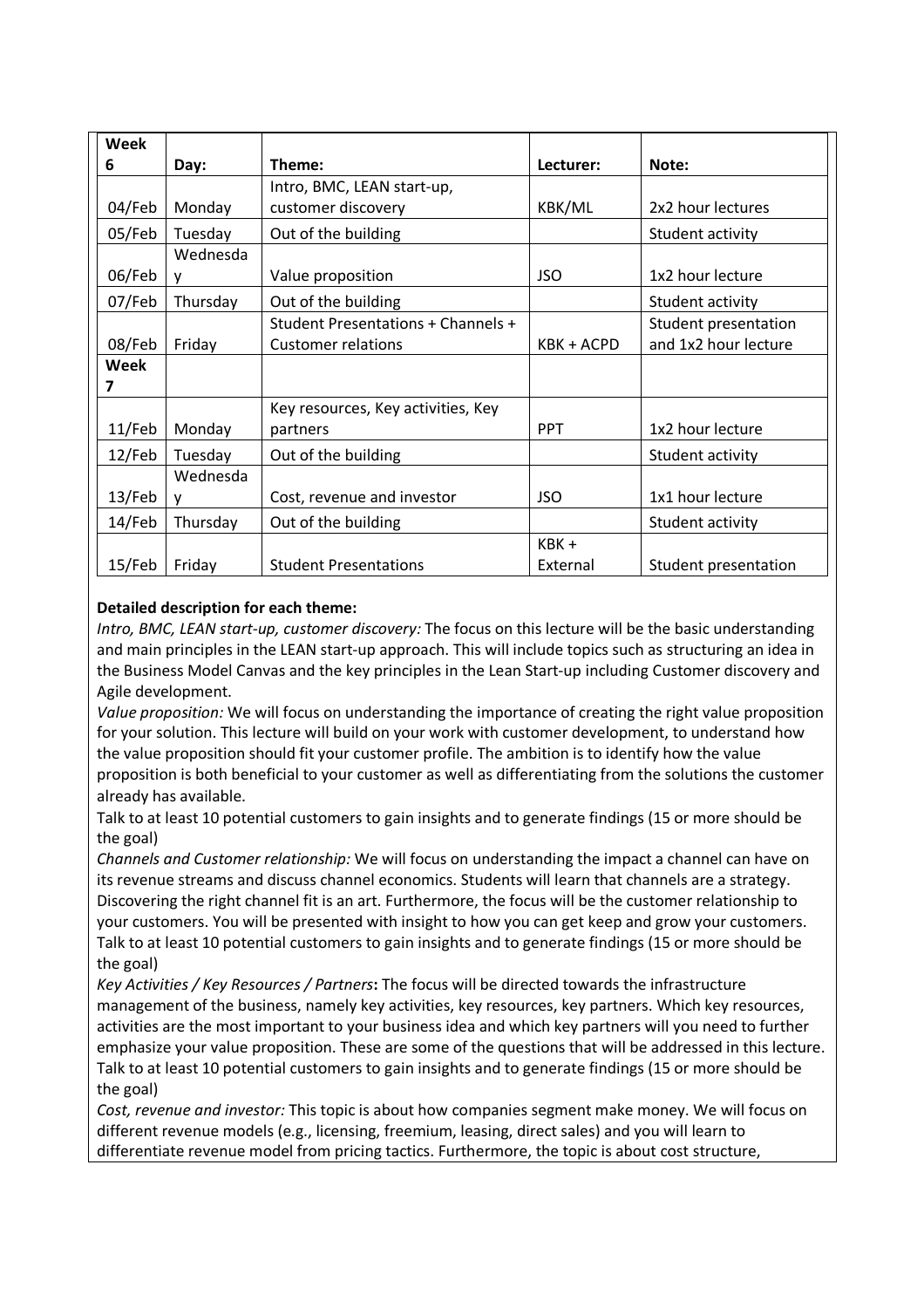operational plan and fundraising. We will focus on how you combine cost structure and operational plan into different cash flow and budget models.

Talk to at least 10 potential customers to gain insights and to generate findings (15 or more should be the goal)

**Student presentations:** For these presentations the students need to prepare a short presentation, which will be given in front of the class. After the presentation there will be time for feedback from the lecturer and the rest of the class.

**Literature for each theme:**

| Theme:                                                                  | Lect:                  | Litterataure:                                                                                                                                                                                             |
|-------------------------------------------------------------------------|------------------------|-----------------------------------------------------------------------------------------------------------------------------------------------------------------------------------------------------------|
| Intro, BMC, LEAN<br>start-up, customer<br>discovery                     | KBK/ML                 | SOM pp. 1-75: Intro to Customer Development and Customer<br>Discovery, Market Size + Free pages in Osterwalder & Pigneur (2010)                                                                           |
| Out of the building                                                     |                        | Student activity                                                                                                                                                                                          |
| Value proposition                                                       | <b>JSO</b>             | SOM, pp. 76-84: Value Proposition and MVP + Free pages in<br>Osterwalder et al. 2014                                                                                                                      |
| Out of the building                                                     |                        | Student activity                                                                                                                                                                                          |
| Student<br>Presentations +<br>Channels $+$<br><b>Customer relations</b> | $KBK +$<br><b>ACPD</b> | SOM pp. 98-111: Channels; 243-244: Meet the Channel; 332-343:<br>Channel Roadmap; pp. 296-351: Get/Keep/Grow                                                                                              |
|                                                                         |                        |                                                                                                                                                                                                           |
| Key resources, Key<br>activities, Key<br>partners                       | <b>PPT</b>             | SOM pp. 169-175; pp. 267-269: can we make money; review again<br>pp. 437-456: Metrics and Matter                                                                                                          |
| Out of the building                                                     |                        | Student activity                                                                                                                                                                                          |
| Cost, revenue and<br>investor                                           | <b>JSO</b>             | SOM pp. 169-175: Resources; pp. 267-269: Can We Make Money;<br>pp. 437-456; SOM pp. 180-188: Revenue and Pricing Hypotheses;<br>pp. 260-269: Verify Business Model; pp. 438-456 + Mason & Stark<br>(2004) |
| Out of the building                                                     |                        | Student activity                                                                                                                                                                                          |
| Student<br>Presentations                                                | $KBK +$<br>External    | Student presentation                                                                                                                                                                                      |

### **Litterature:**

SOM: Blank & Dorf (2012). Start-up Owner's Manual.

Osterwalder & Pigneur (2010). Business Model Generation - free version

Osterwalder, A., Pigneur, Y., Bernarda, G., & Smith, A. (2014). Value proposition design: How to create products and services customers want. John Wiley & Sons. - free version

Mason & Stark (2004) - What do Investors Look for in a Business Plan? A Comparison of the Investment Criteria of Bankers, Venture Capitalists and Business Angels. International Small Business Journal.

### **Examination**

An internal written examination in **Module 21 "Art & Technology Entrepreneurship"**  (Oplevelsesteknologi og entrepreneurskab).

## **Form of examination**: c)